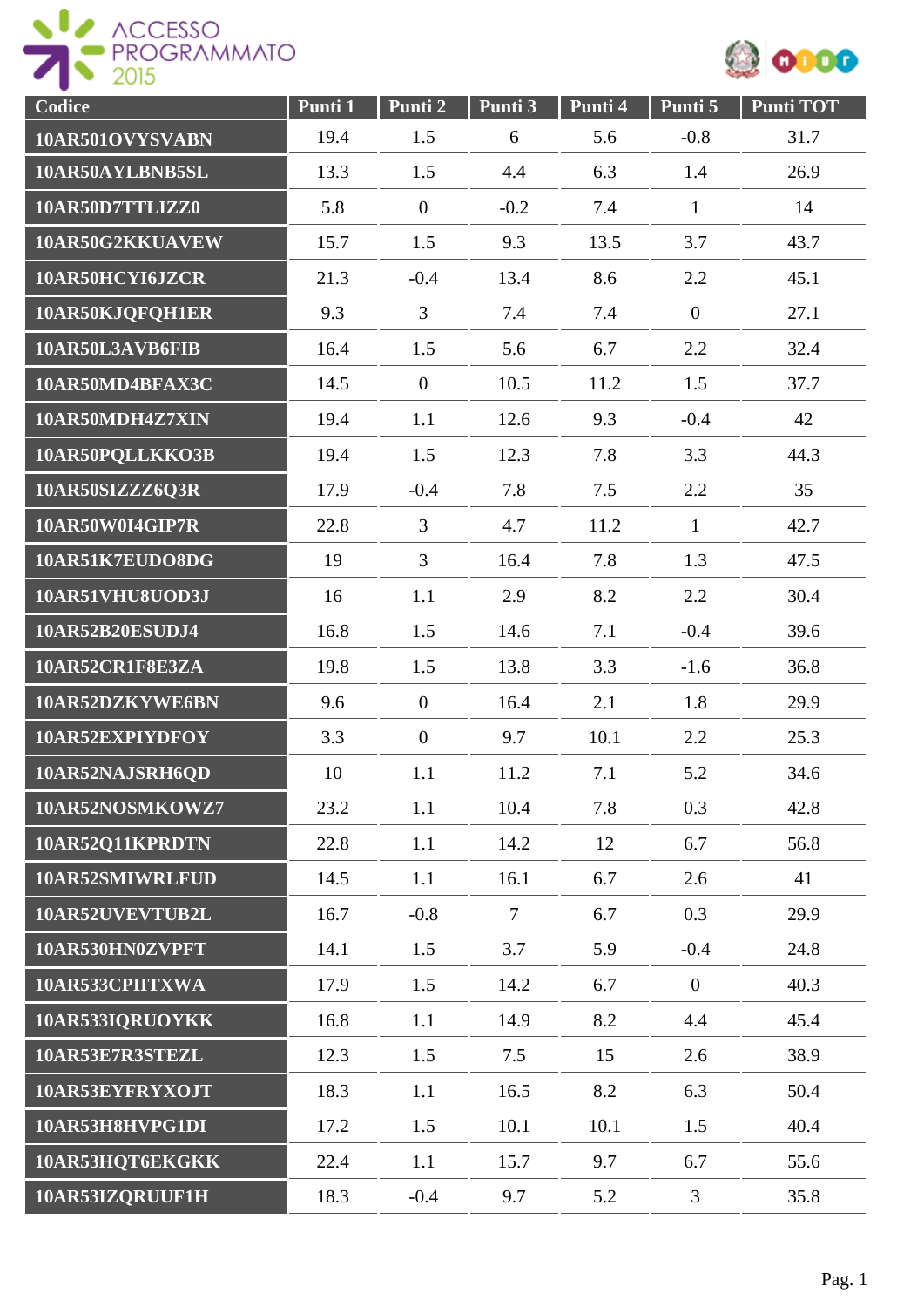



| Codice          | Punti 1        | Punti <sub>2</sub> | Punti 3        | Punti 4        | Punti 5        | <b>Punti TOT</b> |
|-----------------|----------------|--------------------|----------------|----------------|----------------|------------------|
| 10AR53QLILE0AGL | 10.8           | 1.1                | 6.3            | 10.1           | 1.5            | 29.8             |
| 10AR53TXU8Z3WOS | 24.3           | 1.5                | 16.1           | 13.5           | 3.7            | 59.1             |
| 10AR53WGQSBVHN8 | 15.6           | 1.5                | 5.9            | 4.4            | 1.8            | 29.2             |
| 10AR53YMFVZUI0X | 16.7           | $-0.8$             | 3.1            | 3.6            | $-0.2$         | 22.4             |
| 10AR54BGWMIMEGT | 12.6           | $-0.4$             | 8.2            | 12             | $\mathbf{0}$   | 32.4             |
| 10AR54CCOTFXPUE | 24.7           | 1.5                | 20.6           | 11.2           | 1.4            | 59.4             |
| 10AR54O2JFNLJXO | 25.1           | 1.5                | 9              | 6              | 1.5            | 43.1             |
| 10AR54OHCFGDOXM | 30             | $\overline{3}$     | 8.9            | 13.1           | 1.4            | 56.4             |
| 10AR553MYGDIYPF | 11             | $-0.8$             | 10.7           | 7.4            | $-0.8$         | 27.5             |
| 10AR55BGRKGCSYJ | 21.7           | 1.5                | 9.3            | 1.8            | 4.5            | 38.8             |
| 10AR55BJFTAB4SI | 22.4           | 1.5                | 8.1            | 13.1           | 4.8            | 49.9             |
| 10AR55DRNZ0PB6C | 8.9            | 1.5                | 17.2           | 9.3            | 0.7            | 37.6             |
| 10AR55GMLMQSBTY | 17.6           | 1.5                | 8.9            | 6              | 1.5            | 35.5             |
| 10AR55IYENYANS4 | 12.9           | 1.1                | 9.2            | 9.3            | 0.9            | 33.4             |
| 10AR55OJRXH6SVI | 20.5           | $\overline{3}$     | 17.2           | 11.2           | 5.6            | 57.5             |
| 10AR55PMNX053PH | 17.5           | 1.1                | 6.2            | 2.1            | 1.4            | 28.3             |
| 10AR55XLBU6KWLN | 10.7           | 1.1                | 3.6            | 4.4            | $-1.6$         | 18.2             |
| 10AR55YN3FZOPYT | $\overline{3}$ | 1.5                | 3.7            | 5.6            | $\overline{3}$ | 16.8             |
| 10AR55ZON1LT8PH | 17.5           | 1.1                | $\overline{7}$ | 7.8            | 2.2            | 35.6             |
| 10AR5627ILRHVMV | 2.5            | $\overline{3}$     | 5.4            | 3.6            | 2.8            | 17.3             |
| 10AR56ARUUAN0O8 | 20.5           | 1.5                | 13.8           | 13.5           | 2.6            | 51.9             |
| 10AR56CPBSTXVEZ | 11.1           | 1.1                | 1.1            | $\overline{4}$ | $\overline{0}$ | 17.3             |
| 10AR56DWJMHRND0 | 14.8           | 1.1                | 2.4            | 3.7            | $-0.4$         | 21.6             |
| 10AR56G4JWDI3JT | 8.2            | $\overline{0}$     | 6.7            | 8.6            | $\overline{0}$ | 23.5             |
| 10AR56J2BORZYM4 | 18.7           | 1.5                | 14.2           | 13.5           | 6              | 53.9             |
| 10AR56KNAKUJONH | 18.7           | $\overline{0}$     | 10.5           | 7.1            | 6              | 42.3             |
| 10AR56TB1KBVYZ0 | 14.2           | 1.5                | 11.2           | 8.2            | 1.8            | 36.9             |
| 10AR56ZG3E1JYQF | 1.5            | $\overline{0}$     | 12.7           | 7.1            | $\overline{0}$ | 21.3             |
| 10AR57C3G8TWYBH | 14.2           | 1.5                | 11.2           | 9              | 2.2            | 38.1             |
| 10AR57G8HOFRH3T | 24.7           | $\overline{0}$     | 8.6            | 11.6           | 4.1            | 49               |
| 10AR57I2C4A80D4 | 21.7           | 1.5                | 11.2           | 8.6            | 1.4            | 44.4             |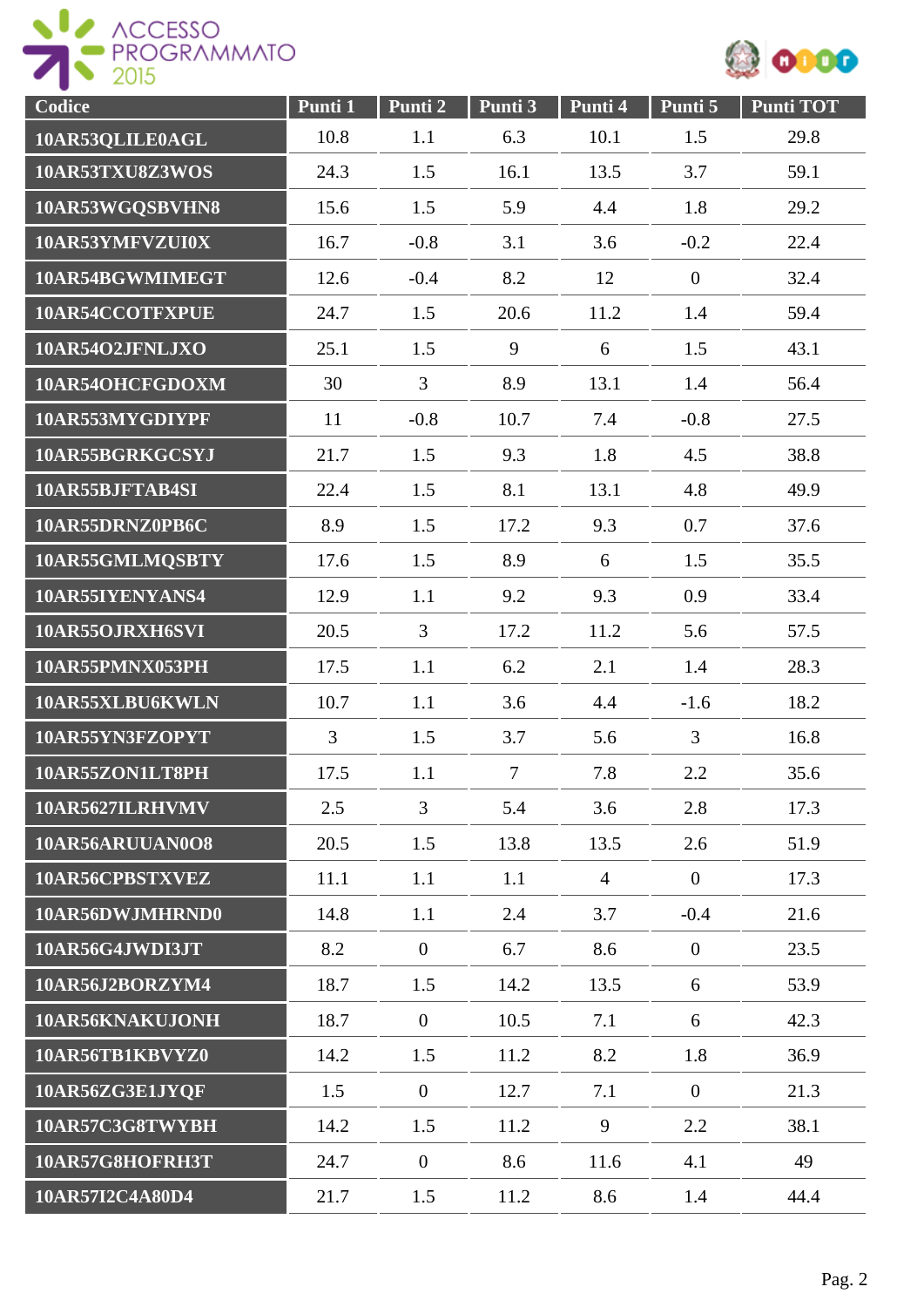



| Codice          | Punti 1 | Punti 2        | Punti 3 | Punti 4 | Punti 5          | <b>Punti TOT</b> |
|-----------------|---------|----------------|---------|---------|------------------|------------------|
| 10AR57IPAM5PSOU | 15.7    | 1.5            | 13.5    | 8.6     | 5.6              | 44.9             |
| 10AR57KGOTMDVOO | 15.3    | $\mathbf{0}$   | 15.3    | 8.2     | 6                | 44.8             |
| 10AR57NHLNDJGJA | 22.8    | 1.5            | 17.6    | 2.9     | 0.3              | 45.1             |
| 10AR57OOZB8TA4N | 11.1    | 1.5            | 6.6     | 11.6    | $-0.8$           | 30               |
| 10AR57P4M1ZN42B | 9.3     | $\mathbf{0}$   | 7.8     | 8.2     | $\boldsymbol{0}$ | 25.3             |
| 10AR57VG8EFWZUR | 25.5    | $\overline{3}$ | 19.1    | 8.6     | 4.8              | 61               |
| 10AR57ZSCYUZNZA | 17.5    | 1.5            | 13.1    | 12      | 0.7              | 44.8             |
| 10AR5884RCPGCOX | 1.5     | $\overline{0}$ | 1.5     | 9.7     | 4.1              | 16.8             |
| 10AR58DFRK1GOWW | 21.3    | $\overline{3}$ | 10.4    | 8.2     | 2.1              | 45               |
| 10AR58GAAKB6LA0 | 25.1    | $\overline{3}$ | 10.8    | 15      | 7.1              | 61               |
| 10AR58HG4G1WBQL | 19      | 1.5            | 10      | 11.6    | $-1.3$           | 40.8             |
| 10AR58NAIRDZHXU | 12.2    | $\overline{0}$ | 8.9     | 11.2    | $-1.2$           | 31.1             |
| 10AR58TMVZ5QCWH | 13.3    | $-0.8$         | $-1$    | 8.2     | $-0.8$           | 18.9             |
| 10AR58XTEA7KJSO | 9       | 1.5            | 19.1    | 7.5     | 9                | 46.1             |
| 10AR58ZCMSLYJVH | 22.8    | 1.5            | 13.1    | 10.1    | 10.5             | 58               |
| 10AR5A0H2P2B0QP | 7.4     | $\mathbf{0}$   | $-0.5$  | 0.3     | $-0.4$           | 6.8              |
| 10AR5A2EKNVJVEH | 12.9    | $\overline{3}$ | 9.3     | 8.2     | $-0.4$           | 33               |
| 10AR5A44WFET6EL | 19      | $\overline{3}$ | 4.4     | 5.9     | $-0.4$           | 31.9             |
| 10AR5A6FBDRCMNK | 15.3    | 1.5            | 1.7     | 7.1     | 4.1              | 29.7             |
| 10AR5A7MEC0JGL6 | 17.1    | 1.1            | 7.4     | 7.4     | $-1.2$           | 31.8             |
| 10AR5A7UCIGBFWV | 20.5    | 1.5            | 11.5    | 6.7     | 3.3              | 43.5             |
| 10AR5A8OF8XOQVZ | 22.1    | 1.5            | 13.8    | 6.7     | 3.7              | 47.8             |
| 10AR5AD4QXXLEON | 17.6    | $-0.4$         | 16.1    | 10.5    | 4.1              | 47.9             |
| 10AR5ADHMYONXRU | 16.8    | 1.1            | 9.3     | 10.5    | 1.5              | 39.2             |
| 10AR5AFGFRGP00P | 22.1    | 1.5            | 16.8    | 9.7     | 1.4              | 51.5             |
| 10AR5AHOP3VGECE | 13.3    | $\overline{3}$ | 2.4     | 8.6     | $-0.4$           | 26.9             |
| 10AR5AJMXBIK6XS | 24.3    | 1.1            | 13.8    | 6.3     | 0.3              | 45.8             |
| 10AR5ANC2GRG5MA | 14.8    | 1.1            | 13.4    | 5.5     | 0.6              | 35.4             |
| 10AR5AOZTMYYICF | 19.4    | $\overline{0}$ | 11.6    | 2.9     | $\overline{0}$   | 33.9             |
| 10AR5APEEUOSXNW | 19.4    | 1.1            | 6.2     | 9.3     | 0.7              | 36.7             |
| 10AR5ARUAIMRDCY | 19      | 1.1            | 12.7    | 13.1    | 2.2              | 48.1             |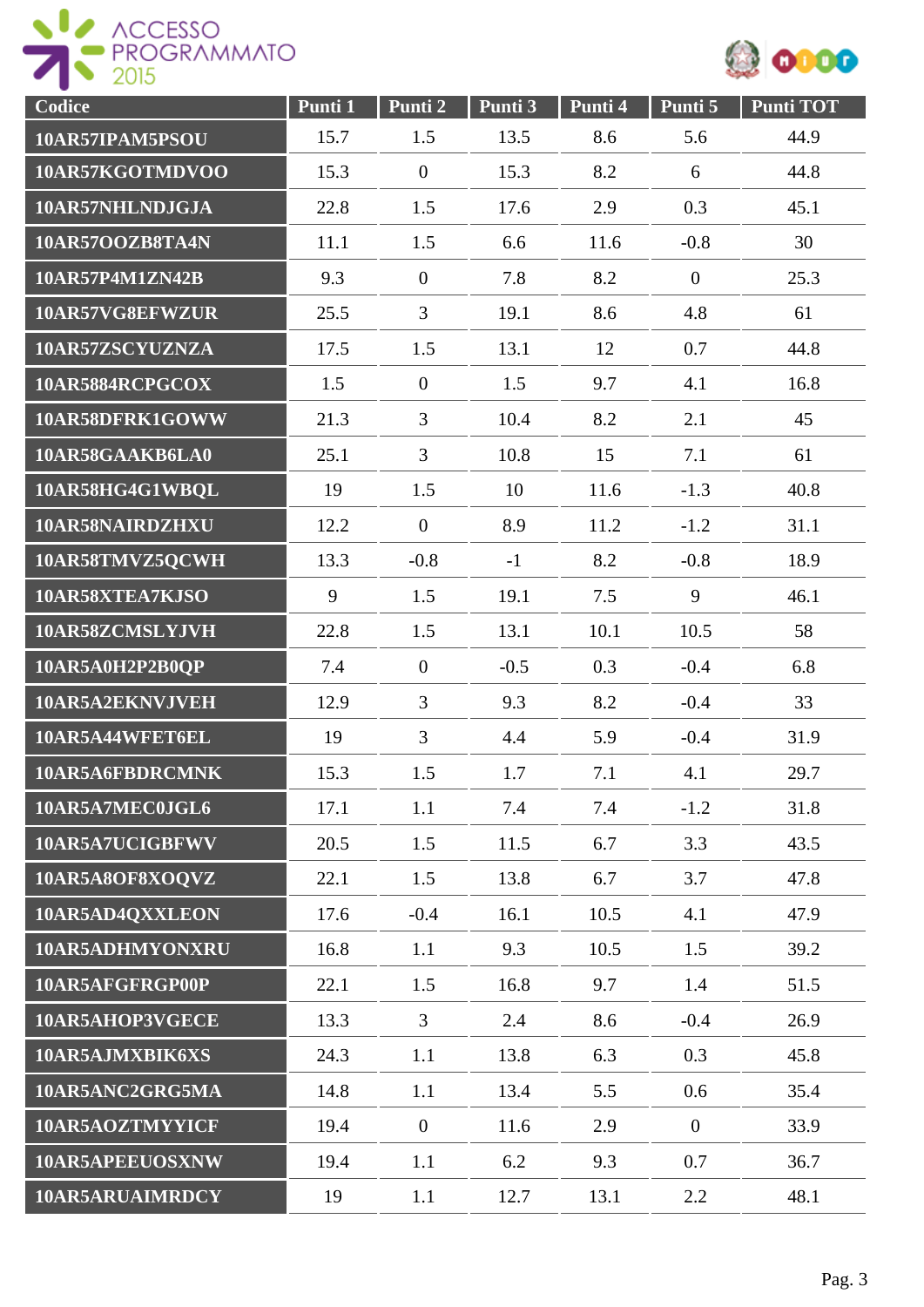



| Codice          | Punti 1        | Punti 2        | Punti 3        | Punti 4 | Punti 5        | <b>Punti TOT</b> |
|-----------------|----------------|----------------|----------------|---------|----------------|------------------|
| 10AR5AV5HWNZJH5 | 20.5           | $-0.8$         | 6.3            | 13.1    | $-0.4$         | 38.7             |
| 10AR5AWW1VNNNLG | $\overline{4}$ | 1.5            | 12.6           | 5.2     | 0.7            | 24               |
| 10AR5AZQJUMZ55T | 18.7           | 1.5            | 11.6           | 2.9     | 7.1            | 41.8             |
| 10AR5B08R7UV7OL | 14.5           | $\overline{0}$ | 1.5            | 2.9     | 0.7            | 19.6             |
| 10AR5B2G7XNDCCL | 20.6           | 1.5            | 17.6           | 8.6     | $\mathbf{0}$   | 48.3             |
| 10AR5B5TK0QIBMM | 8.1            | $\overline{3}$ | $\overline{7}$ | 11.2    | 1.8            | 31.1             |
| 10AR5B5WUTKCQRN | 25.1           | 1.1            | 13.4           | 11.6    | $-2$           | 49.2             |
| 10AR5B7CRFFGUHP | 17.5           | $-0.8$         | 5.1            | 7.4     | 1.1            | 30.3             |
| 10AR5BAMZXT7OG4 | 17.9           | $-0.4$         | 5.9            | 6.3     | $\mathbf{1}$   | 30.7             |
| 10AR5BAWPNBTW5M | 5.2            | $\overline{0}$ | 9.2            | 1.8     | $\mathbf{0}$   | 16.2             |
| 10AR5BB2CV2GJER | 15.2           | $-0.4$         | 4.7            | 7.1     | 1.4            | 28               |
| 10AR5BDZDTMNL5R | 22.4           | $\overline{3}$ | 8.8            | 13.1    | $\overline{4}$ | 51.3             |
| 10AR5BEKT8RBH8O | 19             | 1.5            | 8.5            | 6.3     | $-1.2$         | 34.1             |
| 10AR5BIJGFJPI57 | 19             | $\overline{3}$ | 6.3            | 10.5    | $\mathbf{1}$   | 39.8             |
| 10AR5BJ7WMZRMR3 | 16.7           | $-0.8$         | 11.1           | 9.3     | $-0.9$         | 35.4             |
| 10AR5BJLSRNENKV | 23.2           | $\overline{3}$ | 15.3           | 11.2    | 0.2            | 52.9             |
| 10AR5BLBTMINFTP | 16.4           | 1.1            | 7              | 4.4     | $-1.7$         | 27.2             |
| 10AR5BLCWP2V5IA | 23.2           | 1.5            | 15.7           | 10.1    | 1.1            | 51.6             |
| 10AR5BLNGSGNP8E | 3              | $\overline{0}$ | $\mathbf{0}$   | 9.3     | 8.2            | 20.5             |
| 10AR5BLWSD3SEFO | 11.2           | $\overline{3}$ | 13.8           | 8.6     | 4.1            | 40.7             |
| 10AR5BMNO24OLJY | 15.6           | 1.5            | 10.4           | 6.7     | 0.7            | 34.9             |
| 10AR5BO8NXGOWM8 | 16             | $\overline{0}$ | 4.8            | 1.4     | $\overline{0}$ | 22.2             |
| 10AR5BOLLEGV8GV | 21.3           | 1.5            | 21             | 13.5    | $\overline{7}$ | 64.3             |
| 10AR5BTJ7W53BMH | 17.5           | $\overline{3}$ | 14.9           | 9.7     | 2.2            | 47.3             |
| 10AR5BUZUNXX5JU | 10.4           | $-0.4$         | 8.2            | 8.2     | $-0.4$         | 26               |
| 10AR5BW5BOQFB7T | 28.5           | 1.5            | 17.6           | 9       | $\overline{0}$ | 56.6             |
| 10AR5BX1GBNEJQH | 14.1           | 1.1            | 4.7            | 10.1    | 1.5            | 31.5             |
| 10AR5BZMHHFTNZX | 15.6           | $-0.4$         | 5.1            | 8.2     | $-1.2$         | 27.3             |
| 10AR5CAL0SNCWXP | 5.2            | $\overline{0}$ | 12.7           | 9.7     | 1.5            | 29.1             |
| 10AR5CHU6AFNXMC | 0.5            | $-0.4$         | 13.8           | 6.7     | $-0.8$         | 19.8             |
| 10AR5CJDKAPZOIJ | 19             | 1.1            | 12.7           | 3.7     | 2.6            | 39.1             |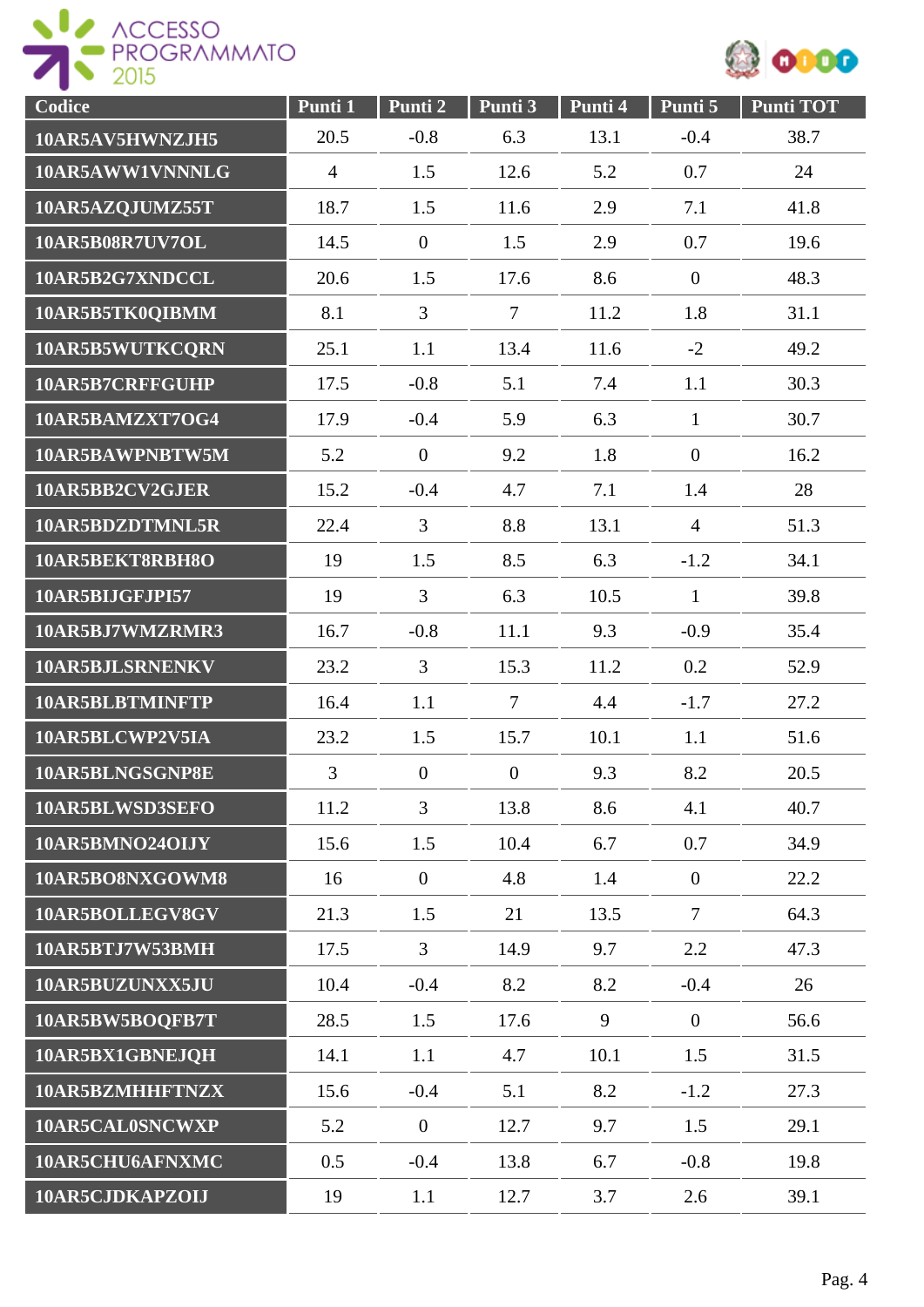



| Codice          | Punti 1 | Punti 2        | Punti 3        | Punti 4 | Punti 5        | <b>Punti TOT</b> |
|-----------------|---------|----------------|----------------|---------|----------------|------------------|
| 10AR5CLKEAI3PO3 | 20.6    | 1.5            | 11.2           | 2.2     | 6              | 41.5             |
| 10AR5CMUDUTIH7F | 16      | 1.5            | 19.5           | 5.6     | 2.2            | 44.8             |
| 10AR5CRZBBEGLW2 | 11.9    | $-0.4$         | 13.4           | 11.6    | 7.1            | 43.6             |
| 10AR5CSGYDKIJPL | 17.9    | 1.5            | 4.1            | 6.7     | $\overline{0}$ | 30.2             |
| 10AR5CTCI8EAACX | 21.3    | 1.1            | 6.2            | 4.4     | $\overline{0}$ | 33               |
| 10AR5CUAFMPAW14 | 14.5    | $\overline{0}$ | 11.9           | 11.6    | 6.3            | 44.3             |
| 10AR5CWJPPWQ8DU | 17.9    | 1.5            | 10.4           | 13.1    | $-1.6$         | 41.3             |
| 10AR5CWWVOEGXAZ | 5.5     | $-0.4$         | 5.8            | 6.7     | 2.2            | 19.8             |
| 10AR5CXSEJFUWSW | 20.2    | $\mathbf{0}$   | 11.6           | 3.3     | $\overline{0}$ | 35.1             |
| 10AR5CYIXWRUCXA | 18.6    | 1.1            | 14.9           | 12      | $\overline{0}$ | 46.6             |
| 10AR5CZYP0YBLB1 | 19      | $\overline{0}$ | 7.1            | 7.4     | $-0.4$         | 33.1             |
| 10AR5DB38OCKG2J | 10.7    | 1.1            | 14.2           | 5.2     | 3.7            | 34.9             |
| 10AR5DBNOGJNJKJ | 6.6     | 1.5            | 5.1            | 12      | 4.1            | 29.3             |
| 10AR5DC7ETKGLL7 | 11.1    | $\overline{3}$ | $-1.7$         | $-0.5$  | $-2$           | 9.9              |
| 10AR5DCF0TYOJIS | 14.5    | 1.5            | 10.8           | 6.3     | 3.7            | 36.8             |
| 10AR5DCTL1OGZTA | 10.8    | 1.5            | 9.3            | 5.6     | 1.8            | 29               |
| 10AR5DE2C6OQ71K | 16.7    | 1.5            | 6.3            | 15      | 3.7            | 43.2             |
| 10AR5DFVP8VJE8N | 21.3    | 1.5            | 11.2           | 13.1    | 3.7            | 50.8             |
| 10AR5DHWL0OLLPA | 17.1    | 1.5            | 6.2            | 5.5     | $-1.6$         | 28.7             |
| 10AR5DIBFDSIOMD | 13.4    | $-0.4$         | $\overline{4}$ | 13.5    | 2.6            | 33.1             |
| 10AR5DIDZQGPXI1 | 20.5    | 1.1            | 10             | 9.3     | 2.9            | 43.8             |
| 10AR5DJEGNOKZED | 24.7    | $-0.4$         | 11.9           | 7.8     | 0.3            | 44.3             |
| 10AR5DJIBEPFNQX | 16.7    | $\overline{3}$ | 3.1            | 9.3     | 0.7            | 32.8             |
| 10AR5DJM4TRCZPS | 21.7    | 1.5            | 14.2           | 9.7     | $\overline{0}$ | 47.1             |
| 10AR5DLCHAEYRPI | 6.9     | $-0.8$         | $-0.5$         | 6.3     | $-0.1$         | 11.8             |
| 10AR5DLDSDY5J3U | 21.7    | 1.1            | 10.4           | 6.7     | 1.5            | 41.4             |
| 10AR5DMPT7B56IE | 21.3    | 1.5            | 20.6           | 8.6     | 4.4            | 56.4             |
| 10AR5DNVXKO4FRL | 21.3    | $-0.4$         | 11.9           | 8.2     | 3.7            | 44.7             |
| 10AR5DO5V21YTET | 9.5     | $\overline{3}$ | 11.1           | 12      | 10.4           | 46               |
| 10AR5DOO1FWAATI | 13      | 1.5            | 2.2            | 6       | $\overline{0}$ | 22.7             |
| 10AR5DPGXWHNP5J | 19.8    | 1.1            | 15.3           | 7.1     | $-0.1$         | 43.2             |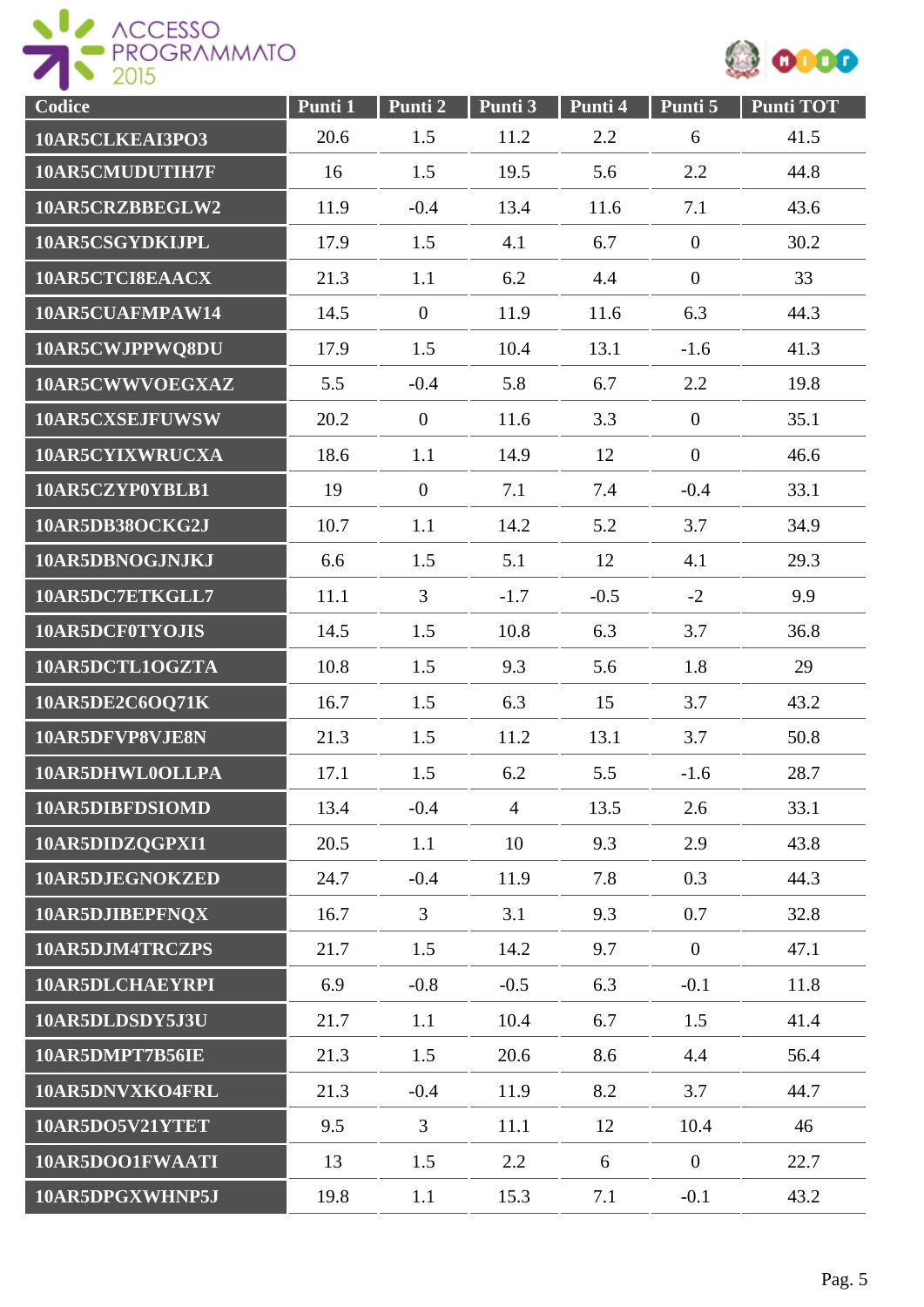



| Codice          | Punti 1        | Punti 2        | Punti 3        | Punti 4 | Punti 5        | <b>Punti TOT</b> |
|-----------------|----------------|----------------|----------------|---------|----------------|------------------|
| 10AR5DYXBZ5ZQTR | 17.9           | 1.5            | 16.1           | 15      | 1.8            | 52.3             |
| 10AR5E087JKHNKW | 17.1           | $-0.4$         | 10.1           | 11.6    | 6              | 44.4             |
| 10AR5E1VX7AILTA | 17.1           | 1.1            | 18.7           | 7.8     | 4.8            | 49.5             |
| 10AR5E7MPU0Y2XO | 26.6           | 1.5            | 21             | 8.6     | 0.3            | 58               |
| 10AR5EC6FLCEFHE | 14.5           | $\overline{3}$ | 4.8            | 10.5    | 2.2            | 35               |
| 10AR5EEXHSDQWOC | 26.6           | $\overline{3}$ | 15.3           | 12      | 1.8            | 58.7             |
| 10AR5EFKVGDKIMQ | 16             | 1.5            | 13.8           | 8.6     | 4.1            | 44               |
| 10AR5EJ7OTCKVYN | 16             | 1.5            | 12.3           | 4.8     | 2.6            | 37.2             |
| 10AR5EJBQVH8UNT | 17.9           | 1.5            | 16.1           | 11.6    | 1.1            | 48.2             |
| 10AR5EJWNFMPVVK | 18.6           | 3              | 11.1           | 15      | 5.5            | 53.2             |
| 10AR5EKVH8J15OR | 19             | 1.5            | 11.2           | 2.9     | $-0.4$         | 34.2             |
| 10AR5EPIOEIIW2E | 13.5           | $\overline{0}$ | 7.8            | 1.8     | $\overline{3}$ | 26.1             |
| 10AR5ERLHHLWTYZ | 5.5            | 1.1            | 9.6            | 9.7     | $-0.5$         | 25.4             |
| 10AR5EYTCVEZGXK | 24.7           | 1.5            | 17.2           | 5.6     | $\overline{0}$ | 49               |
| 10AR5F3GQHO2NYQ | 12.2           | $\overline{3}$ | 15.3           | 6.7     | $-0.1$         | 37.1             |
| 10AR5F6V4W0CYUF | 13.7           | $-0.8$         | 12.3           | 2.1     | $\mathbf{1}$   | 28.3             |
| 10AR5FBAJLDI8OS | 18             | $\overline{0}$ | 6.3            | 12      | 0.3            | 36.6             |
| 10AR5FEJOKXV4XR | 9.7            | $\mathbf{0}$   | 15.3           | 10.5    | $\overline{0}$ | 35.5             |
| 10AR5FI5EEFXCPA | 15.2           | 1.5            | 7.8            | 0.2     | 1.1            | 25.8             |
| 10AR5FLCHJLA5P2 | 4.5            | $\overline{0}$ | 10.4           | 10.5    | 1.5            | 26.9             |
| 10AR5FMALBRM8F0 | 22.1           | 1.5            | 16.1           | 12      | 5.6            | 57.3             |
| 10AR5FMZE8SXXYD | 15.6           | 1.5            | 7.4            | 6.3     | $-1.2$         | 29.6             |
| 10AR5FOOKACDINV | 15.6           | 1.5            | 6.6            | 10.1    | $\overline{3}$ | 36.8             |
| 10AR5FOXTYLFTNE | 20.2           | 1.5            | 16.5           | 10.5    | 1.1            | 49.8             |
| 10AR5FP18G7ADFQ | 19.4           | 1.5            | 16.5           | 9.3     | 3.7            | 50.4             |
| 10AR5FQ6FGZNNWQ | $\overline{0}$ | $\overline{0}$ | 10.4           | 13.5    | $\overline{0}$ | 23.9             |
| 10AR5FQNALJARI0 | 18.3           | 1.5            | 14.2           | 8.6     | $\overline{0}$ | 42.6             |
| 10AR5FVNEAIHQOI | 21.7           | 1.5            | 9.6            | 5.6     | $-2.4$         | 36               |
| 10AR5FVXSGNGF2O | 16.4           | $\overline{0}$ | $\overline{3}$ | 8.6     | $-1.2$         | 26.8             |
| 10AR5FWQBR2Z6WL | 24.7           | 1.1            | 5.9            | 10.1    | $\mathbf{0}$   | 41.8             |
| 10AR5FXFCXYNPDC | 16.7           | 1.5            | 13.4           | 4.4     | $-1.2$         | 34.8             |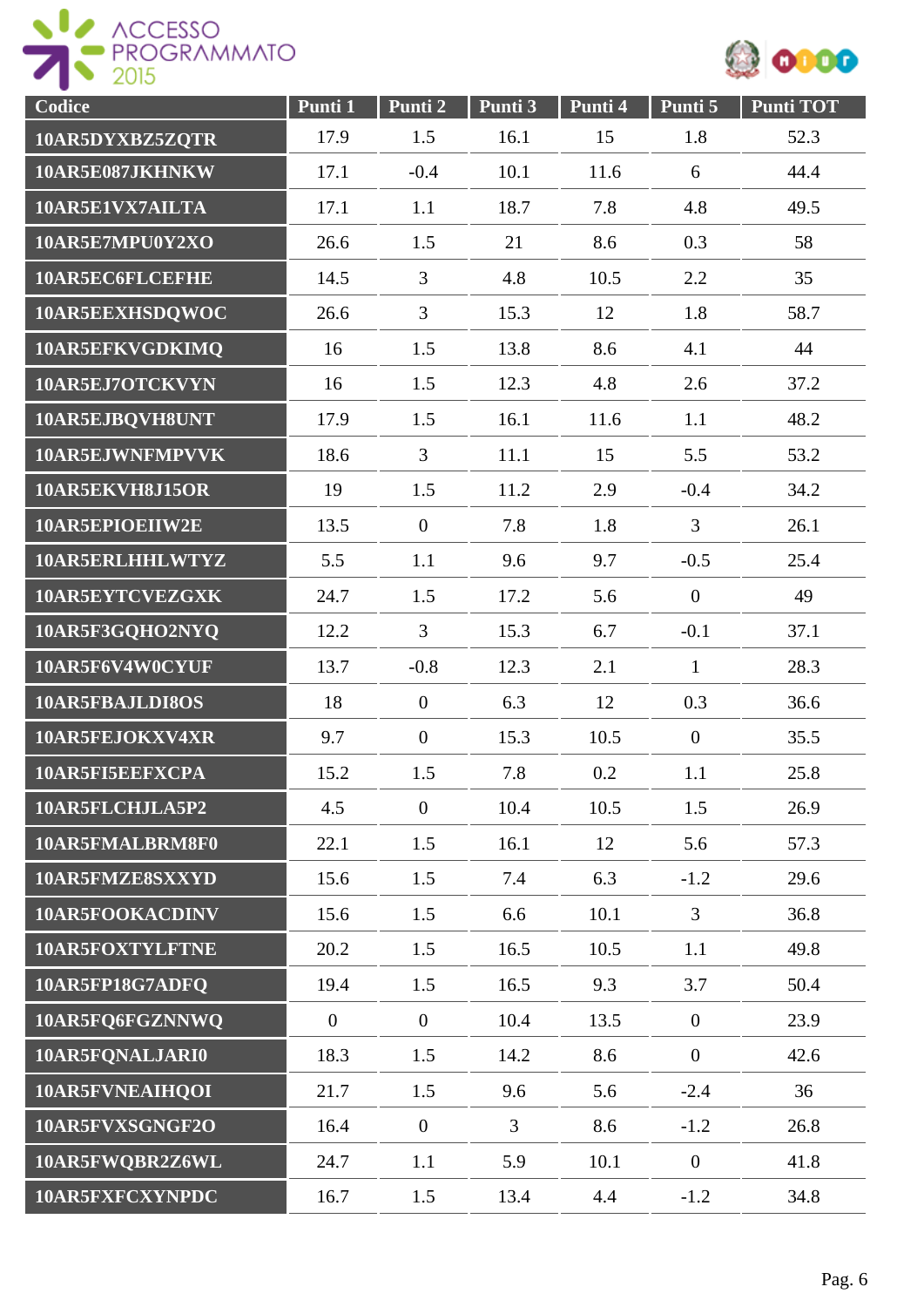



| Codice          | Punti 1 | Punti 2        | Punti 3 | Punti 4 | Punti 5          | <b>Punti TOT</b> |
|-----------------|---------|----------------|---------|---------|------------------|------------------|
| 10AR5FZG0L3RD6O | 11.5    | 1.5            | 9.7     | 13.1    | $-0.4$           | 35.4             |
| 10AR5G08JHJF8WD | 6.3     | 1.5            | 11.2    | 2.2     | $\mathbf{0}$     | 21.2             |
| 10AR5G0UQY5L7I2 | 17.1    | $-0.4$         | 18.7    | 2.9     | $\overline{0}$   | 38.3             |
| 10AR5G2YOAJZ6DS | 22.8    | 1.1            | 13.4    | 5.9     | $-0.8$           | 42.4             |
| 10AR5G4YYTJBFXT | 21.7    | 1.5            | 7.8     | 12      | $\boldsymbol{0}$ | 43               |
| 10AR5G64NJCJAMS | 19.4    | 1.1            | 7.8     | 7.5     | 2.6              | 38.4             |
| 10AR5G6MBU0WOJV | 21.7    | 1.5            | 13.8    | 8.6     | $-0.4$           | 45.2             |
| 10AR5GAFPAGLRKM | 14.8    | 1.5            | 13.4    | 7.4     | $\mathbf{1}$     | 38.1             |
| 10AR5GGQFFEIBWR | 20.9    | $\overline{3}$ | 4.7     | 7.4     | 4.1              | 40.1             |
| 10AR5GGYQCXG7E0 | 21.7    | 1.5            | 13.1    | 6.7     | $\overline{3}$   | 46               |
| 10AR5GJ2P5U51XZ | 20.2    | $\mathbf{0}$   | 12.7    | 13.1    | 3.7              | 49.7             |
| 10AR5GJMU2YMOPC | 1.5     | $\mathbf{0}$   | 1.1     | 2.9     | 2.2              | 7.7              |
| 10AR5GJXBSKZ8ID | 17.2    | 1.1            | 12.7    | 13.1    | 1.5              | 45.6             |
| 10AR5GKEHR3QKZT | 26.6    | 1.5            | 17.2    | 7.8     | 4.8              | 57.9             |
| 10AR5GLMFGEDQA0 | 22.4    | 1.1            | 15.3    | 10.1    | 0.3              | 49.2             |
| 10AR5GNNJVUZA28 | 24.7    | 1.1            | 9.3     | 10.1    | 1.5              | 46.7             |
| 10AR5GPOSN3ONT2 | 13.3    | 1.1            | 11.1    | $-0.5$  | 1.5              | 26.5             |
| 10AR5GRWCRKCRER | 19.4    | $\overline{3}$ | 7.4     | 7.8     | 1.1              | 38.7             |
| 10AR5GTGROUDPPQ | 17.5    | 3              | $-0.3$  | 3.6     | $\overline{0}$   | 23.8             |
| 10AR5GTWDIO38BL | 22.8    | 1.5            | 10.8    | 10.1    | $-0.8$           | 44.4             |
| 10AR5GUQSVOKUHO | 14.8    | 1.5            | 10      | 7.4     | 3.3              | 37               |
| 10AR5GXLRVZSDM4 | 19      | 1.1            | 16.1    | 13.1    | 0.3              | 49.6             |
| 10AR5GZHZZZTK0Z | 14.1    | 1.5            | 4.4     | 9.7     | 2.2              | 31.9             |
| 10AR5HCB622X2PX | $-0.6$  | $-0.8$         | 13.4    | 2.1     | $-0.8$           | 13.3             |
| 10AR5HCPMST1GAZ | 12.6    | $\mathbf{0}$   | 14.6    | 9.7     | 5.6              | 42.5             |
| 10AR5HLKGOCNRH5 | 11.8    | 1.1            | 4.8     | 11.2    | $-0.4$           | 28.5             |
| 10AR5HNW55KDNAL | 16.8    | 1.5            | 15      | 7.5     | 2.2              | 43               |
| 10AR5HQA3OZIUUM | 21.3    | 1.5            | 17.2    | 9.3     | 3.7              | 53               |
| 10AR5HSJ5SQQJOB | 5.1     | $\overline{0}$ | 1.4     | 4.8     | $-1.2$           | 10.1             |
| 10AR5HUVFFM5KNE | 10      | $-0.8$         | 6.6     | 0.2     | 1.4              | 17.4             |
| 10AR5HVOBZXTO3F | 17.5    | 1.5            | 7.5     | 4.8     | 0.3              | 31.6             |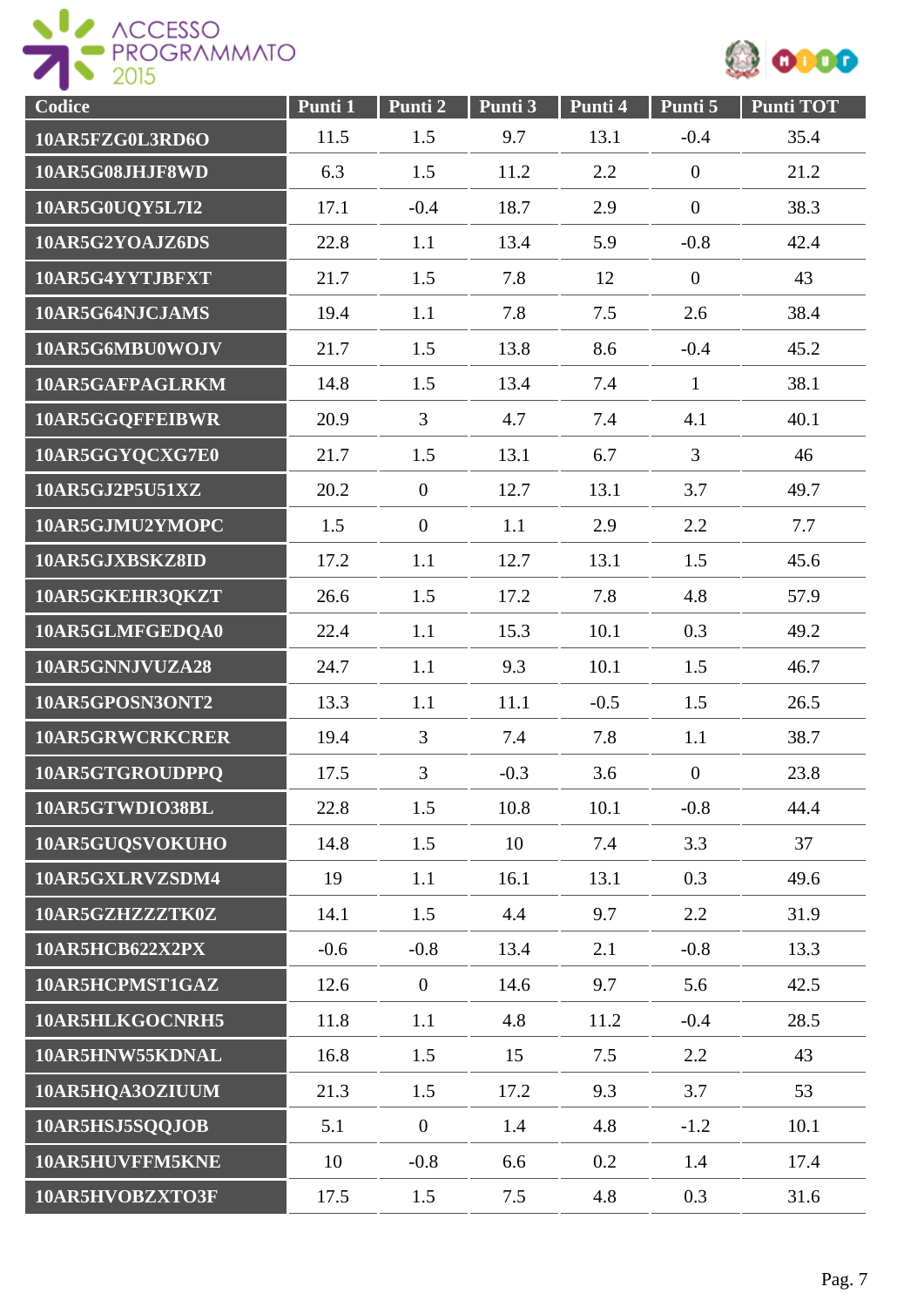



| Codice                 | Punti 1 | Punti 2        | Punti 3        | Punti 4        | Punti 5        | <b>Punti TOT</b> |
|------------------------|---------|----------------|----------------|----------------|----------------|------------------|
| <b>10AR5I381DA7IRN</b> | 20.5    | $-0.8$         | 9.2            | 9.3            | 0.6            | 38.8             |
| 10AR5I3DW3EC4EA        | 20.9    | $-0.4$         | 13.4           | 3.6            | $-0.9$         | 36.6             |
| 10AR5I5EZONMHME        | 17.9    | 1.5            | 16.8           | 7.8            | 3.3            | 47.3             |
| 10AR5IAF3SFAELQ        | 20.9    | 1.1            | 18.3           | 13.1           | 0.2            | 53.6             |
| 10AR5IDOCXWKOOQ        | 13.4    | 1.5            | 17.6           | 11.2           | 6              | 49.7             |
| 10AR5IE4HTVCWQV        | 14.1    | $\overline{3}$ | 8.6            | 10.1           | $-0.4$         | 35.4             |
| 10AR5IGPPAQZOB5        | 13.8    | $\mathbf{0}$   | 9.3            | 7.1            | 0.3            | 30.5             |
| 10AR5IJNSGXRWUP        | 19      | 1.5            | 13.4           | 10.1           | $\mathbf{0}$   | 44               |
| 10AR5IKEM5XFAXZ        | 10.3    | $\overline{3}$ | 13.4           | 11.2           | $-0.9$         | 37               |
| 10AR5IKVWMBLNGZ        | 16.8    | 1.5            | 10.1           | 15             | 2.6            | 46               |
| 10AR5IKVZGVTNVB        | 24.3    | $\overline{3}$ | 13.4           | 11.2           | $-0.9$         | 51               |
| 10AR5IL0CVNGX7D        | 13.3    | 1.1            | 3.2            | 4.4            | $-2$           | 20               |
| 10AR5ILH6XJYMHB        | 9.3     | $\overline{3}$ | 12             | 10.5           | $\overline{0}$ | 34.8             |
| 10AR5IMTOFOCJJB        | 11.1    | $\overline{3}$ | 13.8           | 7.8            | 8.6            | 44.3             |
| 10AR5INR81A71AP        | 17.5    | $-0.4$         | 7.8            | 11.6           | $\overline{0}$ | 36.5             |
| 10AR5IQBRCVRIHF        | 10.3    | $-0.4$         | 6.3            | 7.4            | 0.7            | 24.3             |
| 10AR5ISGF1MNUAI        | 17.9    | 1.5            | 16.1           | 5.6            | 1.8            | 42.9             |
| 10AR5ISVXXPTZLU        | 11.2    | $\overline{3}$ | 14.2           | 5.2            | 0.3            | 33.9             |
| 10AR5IU2FFHKYOR        | 16.4    | 1.5            | 8.6            | $\overline{4}$ | 5.2            | 35.7             |
| 10AR5IUEW3DAMIV        | 15.3    | $\overline{0}$ | 17.2           | 13.5           | $-0.4$         | 45.6             |
| 10AR5IUTNNICVZL        | 5       | 1.1            | 14.9           | 8.6            | $-0.1$         | 29.5             |
| 10AR5IV4PUEWRME        | 21.3    | $\overline{0}$ | 11.5           | 2.5            | 1.8            | 37.1             |
| 10AR5IXGRD1NULZ        | 23.2    | 1.5            | 14.2           | 8.6            | 3.3            | 50.8             |
| 10AR5IXNFDZMLLA        | 17.2    | $\overline{0}$ | 4.5            | 6              | $\overline{0}$ | 27.7             |
| 10AR5IY7MUNRKWZ        | 20.5    | 1.1            | 13             | 11.6           | 2.9            | 49.1             |
| 10AR5IYQDMJMVFZ        | 2.5     | $\overline{0}$ | 7.7            | 5.9            | 0.7            | 16.8             |
| 10AR5IZHLJXAZUX        | 9.2     | $\overline{0}$ | 1.4            | 7.4            | 4.1            | 22.1             |
| 10AR5J2JKHVJ42O        | 13.4    | 1.5            | 15.7           | 9.3            | $-0.8$         | 39.1             |
| 10AR5J7AJMPZHB7        | 17.9    | 1.5            | 4.7            | 5.2            | $\mathbf{0}$   | 29.3             |
| 10AR5JFCFVJWOQO        | 24.7    | 1.5            | 13.1           | 10.1           | 7.1            | 56.5             |
| 10AR5JHPRTG4DJJ        | 19      | $\overline{3}$ | $\overline{7}$ | 11.2           | $-0.5$         | 39.7             |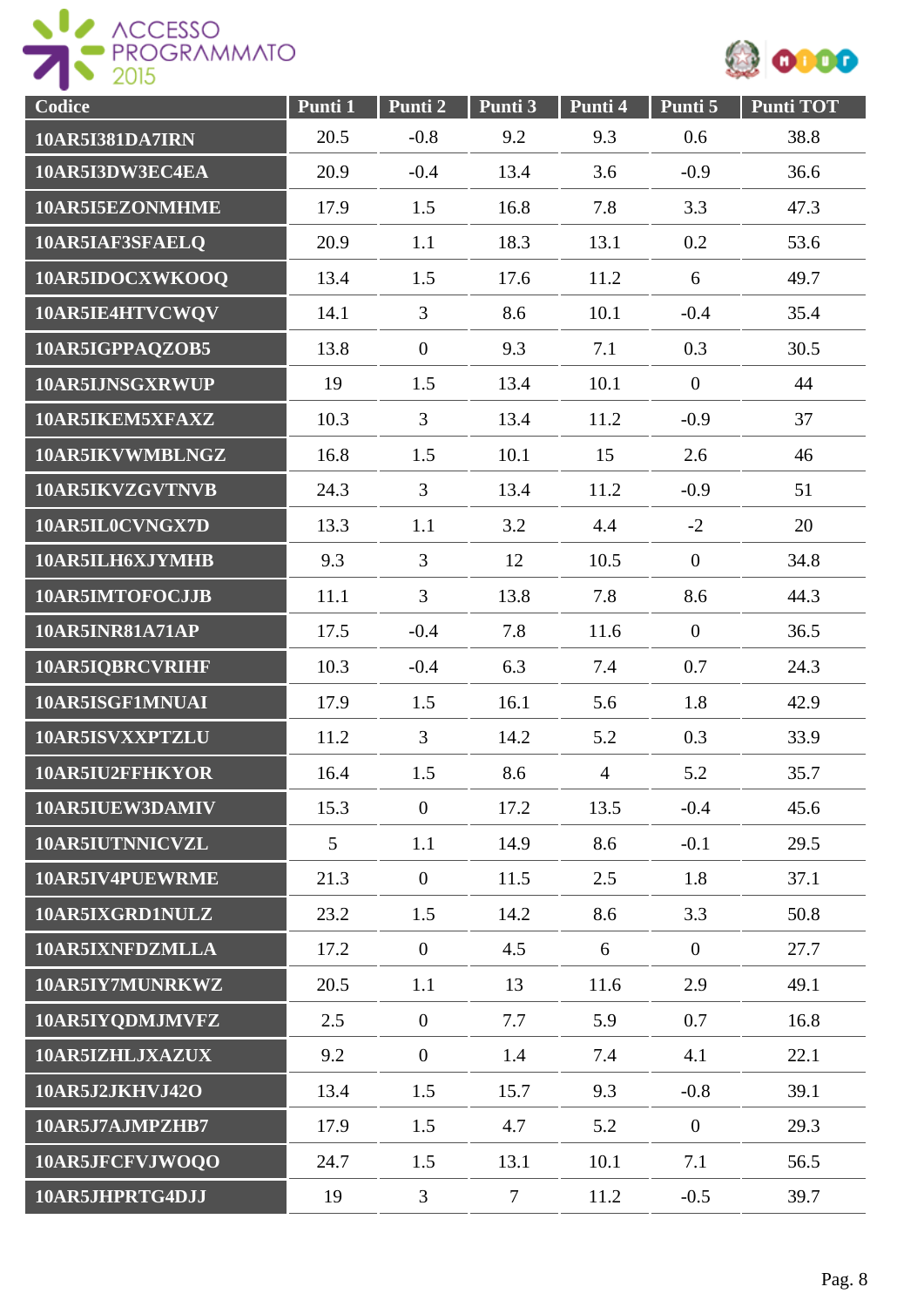



| Codice          | Punti 1 | Punti 2        | Punti 3 | Punti 4 | Punti 5        | <b>Punti TOT</b> |
|-----------------|---------|----------------|---------|---------|----------------|------------------|
| 10AR5JIWJKR3R5Q | 22.1    | $-0.4$         | 18.7    | 6.7     | 3              | 50.1             |
| 10AR5JNB6PDCMUN | 21.3    | 1.5            | 14.2    | 11.2    | 4.8            | 53               |
| 10AR5JOAPTXMJ5O | 5.9     | $\mathbf{0}$   | 3.3     | 10.1    | 1.1            | 20.4             |
| 10AR5JPQTOA0BAQ | 14.1    | $\mathbf{0}$   | 0.7     | $-0.5$  | $\overline{0}$ | 14.3             |
| 10AR5JQ3WTHKPXI | 14.9    | $\mathbf{0}$   | 9       | 15      | 1.5            | 40.4             |
| 10AR5JUTLBMF1TX | 10.4    | 1.1            | 3.3     | 1.8     | 1.1            | 17.7             |
| 10AR5JVT1XQGNMY | 21.3    | $-0.4$         | 9.7     | 4.1     | $\mathbf{0}$   | 34.7             |
| 10AR5JYEREIWMBE | 24.7    | 1.5            | 14.2    | 10.5    | 2.2            | 53.1             |
| 10AR5K1MLELP7KJ | 22.8    | 1.5            | 2.9     | 10.1    | 3.7            | 41               |
| 10AR5K20RYWX0MW | 12.2    | $-0.4$         | 5.1     | 13.5    | $-1.6$         | 28.8             |
| 10AR5K4LRKOHBZV | 12.6    | $-0.4$         | 13.4    | 12      | $-0.4$         | 37.2             |
| 10AR5K53TK0AFOJ | 22.4    | 1.5            | 14.2    | 6.3     | $-2$           | 42.4             |
| 10AR5K7CD0CGPWX | 19.4    | $\overline{3}$ | 11.9    | 8.2     | $-2$           | 40.5             |
| 10AR5KCVWO1W8EJ | 18.3    | 1.5            | 7.7     | 4.5     | $\overline{0}$ | 32               |
| 10AR5KDJOF0YZAO | 17.5    | $\overline{3}$ | 13.8    | 5.9     | 2.5            | 42.7             |
| 10AR5KELWUXLRKA | 12.7    | 1.1            | 8.2     | 1.1     | $-0.4$         | 22.7             |
| 10AR5KF7XVEUSAF | 17.5    | $-0.8$         | 3.2     | 7.4     | 2.2            | 29.5             |
| 10AR5KGVR1CBNUQ | 21.3    | 1.1            | 17.2    | 4.4     | $-0.9$         | 43.1             |
| 10AR5KHG8JXY6EZ | 17.5    | 1.5            | 6.6     | 6.3     | $-0.8$         | 31.1             |
| 10AR5KIKR7YP50I | 17.9    | $-0.4$         | 8.9     | 6.7     | $-1.6$         | 31.5             |
| 10AR5KJBVTD8T50 | 20.9    | $\overline{3}$ | 15.3    | 6.3     | $-0.1$         | 45.4             |
| 10AR5KJSI41MHDD | 17.9    | 1.1            | 19.5    | 9       | 7.1            | 54.6             |
| 10AR5KLMPQESOMJ | 8.9     | 1.5            | 3.7     | 7.4     | $\overline{0}$ | 21.5             |
| 10AR5KLT0ENAE4I | 17.5    | 1.5            | 7.5     | $-0.1$  | $-0.8$         | 25.6             |
| 10AR5KMNZUBFDH7 | 17.5    | 1.5            | 10      | 11.2    | $-0.1$         | 40.1             |
| 10AR5KMPRFDELPM | 14.9    | 1.5            | 11.2    | 11.6    | 5.6            | 44.8             |
| 10AR5KREFGQZV2C | 18.3    | 1.1            | 12.7    | 4.8     | $-0.8$         | 36.1             |
| 10AR5KRONBKRNRA | 16.4    | 1.1            | 14.6    | 8.2     | 2.2            | 42.5             |
| 10AR5KUGLMEUUGY | 15.2    | 1.5            | 17.2    | 4.4     | 2.5            | 40.8             |
| 10AR5KVLX15GDS1 | 24.3    | 1.1            | 11.1    | 15      | 3.7            | 55.2             |
| 10AR5KW3LNTDM53 | 22.8    | 1.1            | 14.5    | 6.3     | $-1.6$         | 43.1             |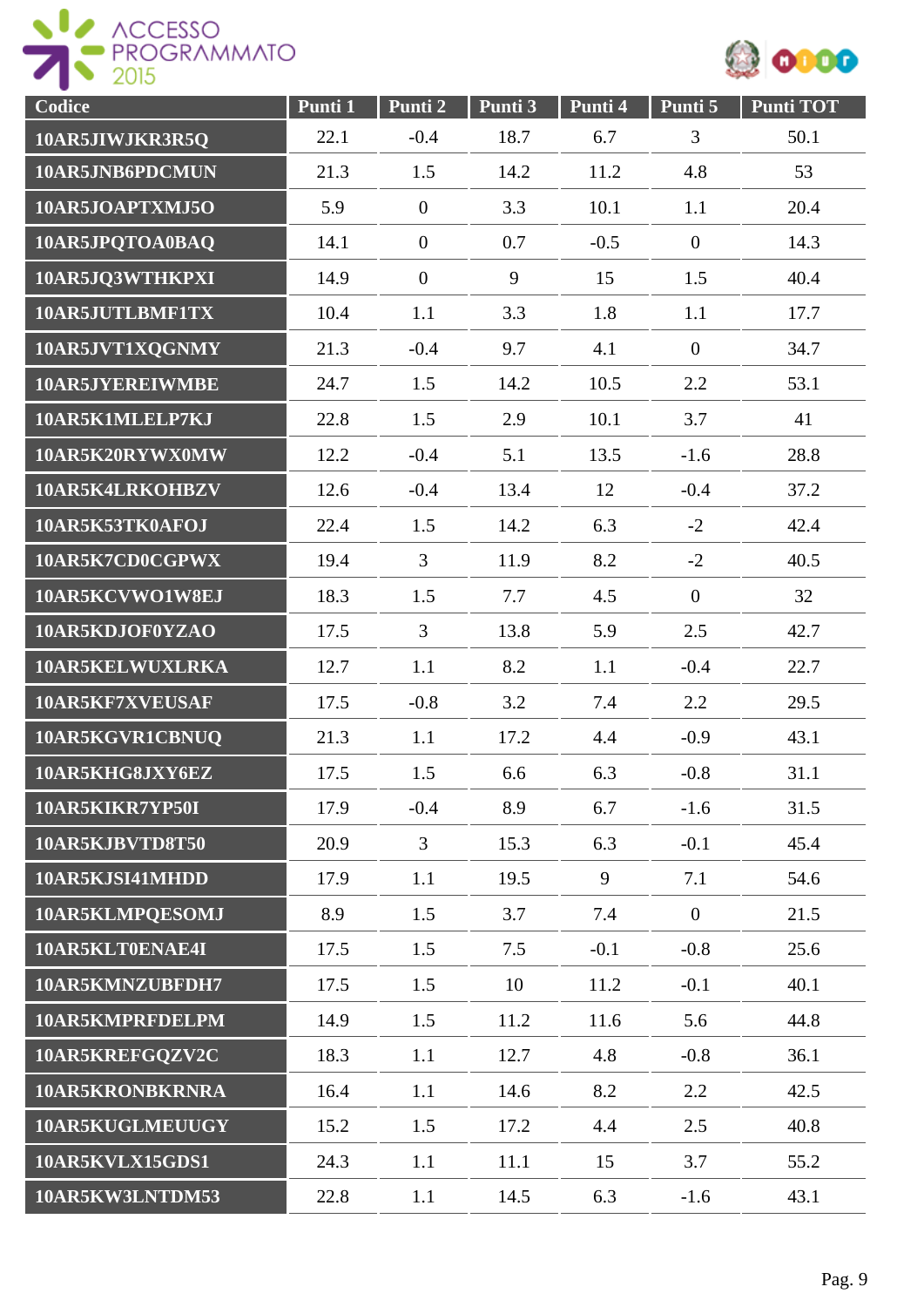



| Codice          | Punti 1 | Punti 2        | Punti 3        | Punti 4        | Punti 5          | <b>Punti TOT</b> |
|-----------------|---------|----------------|----------------|----------------|------------------|------------------|
| 10AR5KWDBCXCP3Q | 11.4    | 1.1            | 13.4           | 6.3            | $\boldsymbol{0}$ | 32.2             |
| 10AR5KXIPTKXZVD | 20.9    | 3              | 19.1           | 7.8            | $\mathbf{1}$     | 51.8             |
| 10AR5KYAAHJCWJS | 15.2    | $\mathbf{0}$   | 6.3            | 5.9            | $\overline{0}$   | 27.4             |
| 10AR5KYUATARP5T | 24.3    | 1.1            | 15.3           | 9.3            | 2.9              | 52.9             |
| 10AR5L3ZQADDQID | 23.2    | 1.5            | 13.4           | 9.3            | 2.6              | 50               |
| 10AR5LCF3S0DAID | 24.3    | $\overline{3}$ | 8.8            | 3.6            | 1.4              | 41.1             |
| 10AR5LFALIA45V7 | 8.1     | 1.5            | 4.1            | 7.5            | $-1.2$           | 20               |
| 10AR5LFSZ7ORRQW | 18.6    | 1.1            | $\overline{2}$ | 4.1            | $-0.5$           | 25.3             |
| 10AR5LFYKTOKXT4 | 24.7    | $\overline{3}$ | 11.6           | 10.1           | 4.1              | 53.5             |
| 10AR5LI2TL5V4QY | 24.7    | 1.1            | 16.8           | 11.6           | 2.6              | 56.8             |
| 10AR5LJER5VW5ZY | 11.5    | 1.5            | 17.6           | 9              | 4.5              | 44.1             |
| 10AR5LLKHALVHON | 14.9    | $-0.4$         | 13.1           | 5.2            | 4.8              | 37.6             |
| 10AR5LMOOJH0JZS | 19.4    | 1.5            | 18.7           | $\overline{4}$ | $-1.2$           | 42.4             |
| 10AR5LSQJUMYL3J | 25.1    | 1.1            | 8.1            | 6.7            | $\overline{0}$   | 41               |
| 10AR5LUV7LCMQUV | 19.4    | 1.5            | 6.7            | 11.2           | 3.3              | 42.1             |
| 10AR5LVHIABE7CR | 26.2    | 1.1            | 9.2            | 7.4            | $-0.9$           | 43               |
| 10AR5LWE67VF7EO | 20.2    | 1.5            | 10.1           | 5.2            | $\overline{0}$   | 37               |
| 10AR5LZOZULWRTX | 19.4    | $-0.4$         | 2.5            | 8.6            | 3.3              | 33.4             |
| 10AR5M2MKV27OUN | 23.2    | 3              | 20.6           | 7.1            | 6                | 59.9             |
| 10AR5M8MLXS5B1C | 20.9    | 1.1            | 19.1           | 5.5            | 1.8              | 48.4             |
| 10AR5MBKZFKMFUL | 15.6    | 1.5            | 4.8            | 8.2            | 1.1              | 31.2             |
| 10AR5MCCEVTGUAG | 16.8    | $\overline{0}$ | 2.9            | 4.5            | 1.5              | 25.7             |
| 10AR5MGTFY4ZKSO | 12.9    | 1.1            | 8.1            | 5.5            | 0.6              | 28.2             |
| 10AR5MILKBXPZOG | 20.9    | 1.1            | 13.4           | 9.7            | 0.3              | 45.4             |
| 10AR5MJFFSSHJUR | 2.8     | 1.1            | 12.7           | 8.2            | $-0.4$           | 24.4             |
| 10AR5MJL5MTHNA7 | 9.9     | 1.5            | 9.7            | 6.7            | $-1.2$           | 26.6             |
| 10AR5MOMZMEOLIV | 20.2    | $\overline{3}$ | 7.8            | 12             | $-0.4$           | 42.6             |
| 10AR5MRH7P8OEY0 | 24.7    | 1.5            | 15.3           | 7.4            | 1.1              | 50               |
| 10AR5MS1P1AJGZQ | 14.2    | 1.5            | 9.3            | 4.1            | $\overline{3}$   | 32.1             |
| 10AR5MTCGT8PKOW | 9.6     | 1.1            | 14.2           | 9.7            | 2.9              | 37.5             |
| 10AR5MUQSHFMWPE | 24.3    | 1.1            | 10             | 9.3            | 11.6             | 56.3             |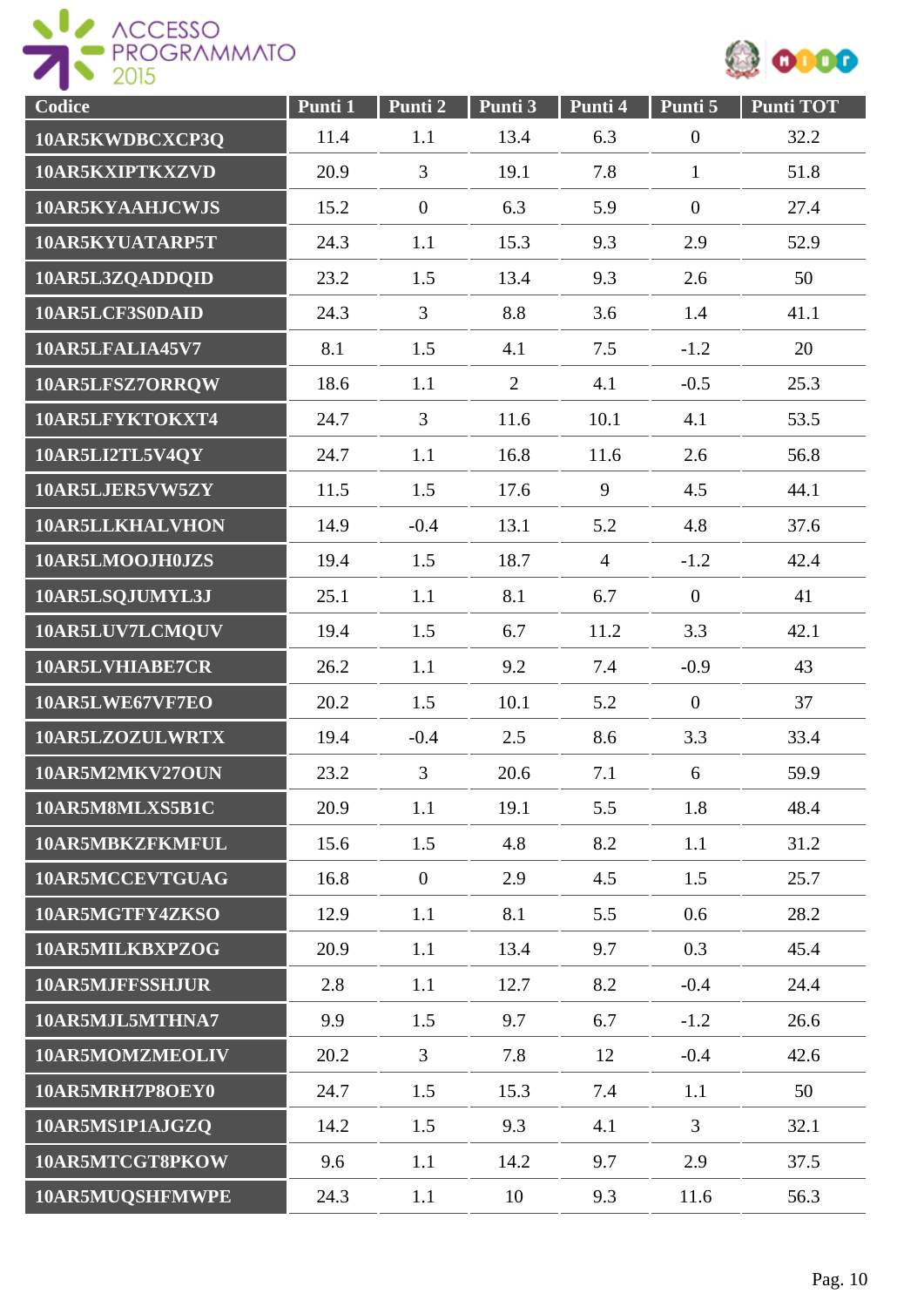



| Codice          | Punti 1 | Punti 2        | Punti 3 | Punti 4 | Punti 5        | <b>Punti TOT</b> |
|-----------------|---------|----------------|---------|---------|----------------|------------------|
| 10AR5MZDMMGHIDH | 20.5    | 1.5            | 12.7    | 13.5    | 4.1            | 52.3             |
| 10AR5N1GZIAIHHV | 15.6    | 1.5            | 7.8     | 13.1    | $-0.1$         | 37.9             |
| 10AR5N2DSDKVOFK | 24.7    | 3              | 18      | 3.3     | $\overline{0}$ | 49               |
| 10AR5N2GJFF5KWU | 21.3    | 3              | 16.8    | 7.1     | 0.3            | 48.5             |
| 10AR5N2OSPBJH1M | 24      | 1.5            | 12.7    | 12      | 5.6            | 55.8             |
| 10AR5N6SE5LKYT6 | 18.6    | $-0.8$         | 6.6     | 7.4     | $\mathbf{1}$   | 32.8             |
| 10AR5NAI24PILPN | 22.4    | 1.1            | 9.6     | 9.3     | $-2$           | 40.4             |
| 10AR5NCFGR0BV3K | 11.1    | $\overline{3}$ | 9.7     | 6       | 1.4            | 31.2             |
| 10AR5NDEU18OOIN | 15.2    | 1.5            | 11.2    | 5.6     | $-0.4$         | 33.1             |
| 10AR5NE8XQA2RIF | 14.9    | 1.5            | 13.1    | 12      | $\overline{0}$ | 41.5             |
| 10AR5NNC7J3ZPAN | 11.2    | 1.1            | 13.4    | 10.1    | $\overline{0}$ | 35.8             |
| 10AR5NPRDWZ3GRB | 22.8    | 1.5            | 8.6     | 12      | 2.2            | 47.1             |
| 10AR5NQ8DJ4MOCR | 19      | 1.1            | 13.4    | 7.8     | $-0.8$         | 40.5             |
| 10AR5NTD5UAXRED | 17.5    | $\overline{3}$ | 18      | 8.2     | $-0.4$         | 46.3             |
| 10AR5NUMZTLBNQD | 15.6    | $\overline{3}$ | 7.4     | 2.5     | 1.8            | 30.3             |
| 10AR5NVBS5XJTVG | 6.3     | $\overline{0}$ | 7.1     | 5.2     | 1.8            | 20.4             |
| 10AR5O36JPFOLWE | 18.6    | 1.1            | 14.5    | 11.2    | 0.6            | 46               |
| 10AR5O3ZGJKO3IW | 24.7    | 1.1            | 11.9    | 6.3     | 5.9            | 49.9             |
| 10AR5O51JHLNUPX | 26.2    | 1.5            | 18.3    | 13.1    | $-0.2$         | 58.9             |
| 10AR5O5BOMECAFC | 5.2     | 1.5            | 1.5     | 5.9     | $\overline{0}$ | 14.1             |
| 10AR5O6NGP7UZGH | 19.4    | 1.5            | 14.6    | 8.2     | 2.2            | 45.9             |
| 10AR5O7BPCRERO4 | 13.8    | $\overline{3}$ | 14.6    | 6.7     | 0.7            | 38.8             |
| 10AR5OAN7KPHOO4 | 22.1    | $\overline{3}$ | 13.4    | 7.1     | 0.7            | 46.3             |
| 10AR5ODMQSCP0VV | 21.3    | $-0.8$         | 1.7     | 4.8     | 2.6            | 29.6             |
| 10AR5OE0PB6DFBX | 22.4    | 1.1            | 13.4    | 11.2    | 4.5            | 52.6             |
| 10AR5OH1ZFPGIAA | 24.3    | 1.5            | 20.2    | 11.6    | 0.7            | 58.3             |
| 10AR5OINTRQNENL | 11.2    | $\overline{3}$ | 2.6     | 5.9     | 2.6            | 25.3             |
| 10AR5OJZMDRFCAH | 17.9    | 1.5            | 13.8    | 6.3     | 8.2            | 47.7             |
| 10AR5OKL7LFQOEA | 20.5    | $-0.4$         | 8.5     | 6.7     | 3.7            | 39               |
| 10AR5OMDWZTEJFZ | 16.7    | $\overline{3}$ | 10.7    | 2.1     | 0.6            | 33.1             |
| 10AR5ONUS31ZD1F | 20.6    | 1.5            | 8.9     | 3.7     | 4.1            | 38.8             |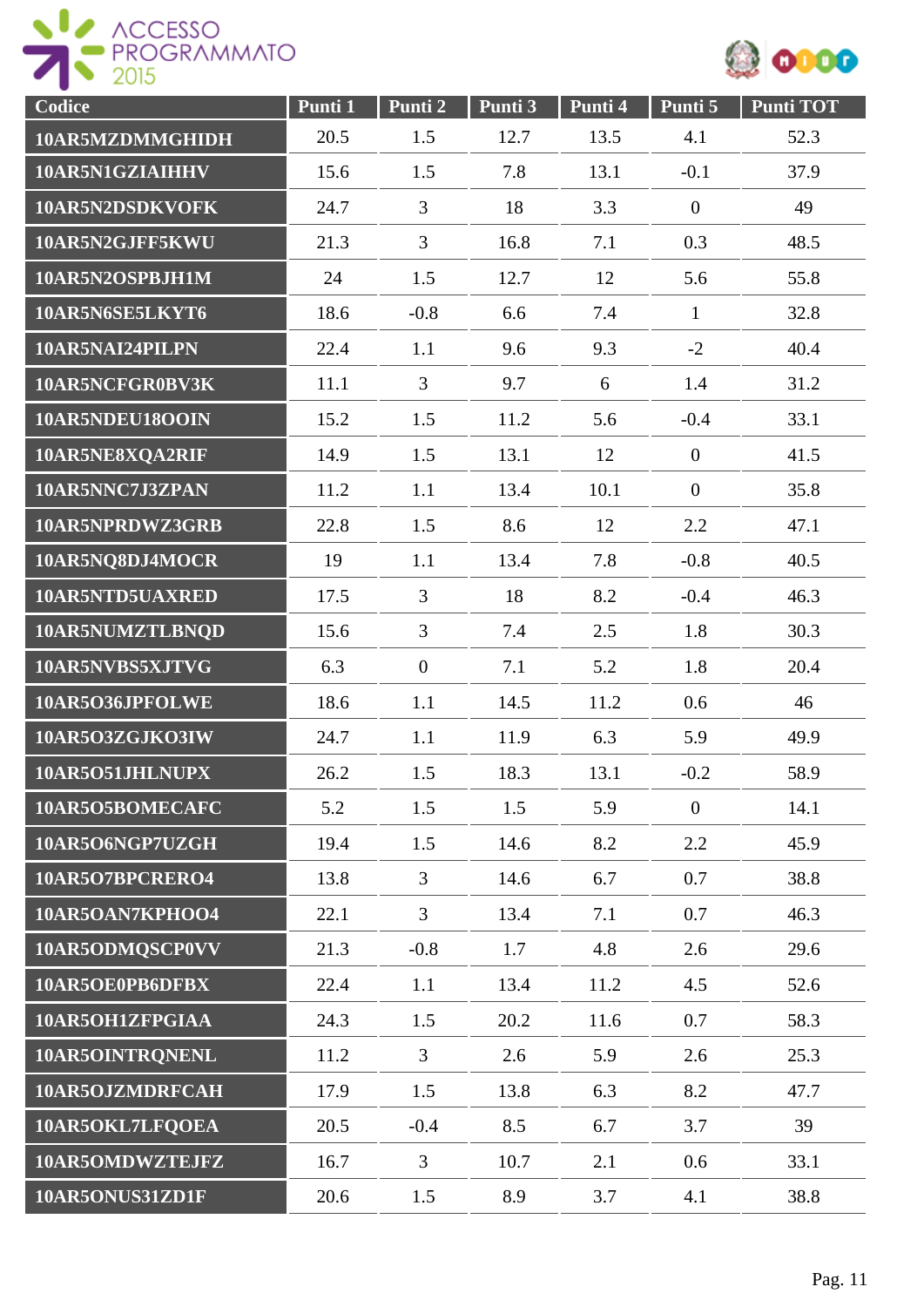



| Codice          | Punti 1 | Punti 2        | Punti 3          | Punti 4 | Punti 5        | <b>Punti TOT</b> |
|-----------------|---------|----------------|------------------|---------|----------------|------------------|
| 10AR5OONDEA3ZJC | 25.1    | 1.5            | 3.7              | 8.6     | 3              | 41.9             |
| 10AR5OOOEDV7UGP | 17.9    | 1.5            | 2.5              | 11.6    | $-2.8$         | 30.7             |
| 10AR5OQOSFFS0MT | 15.7    | 1.1            | 4.7              | 6.3     | 2.6            | 30.4             |
| 10AR5OQXK2KSUKY | 12.6    | $\overline{3}$ | 16.1             | 4.8     | $-0.8$         | 35.7             |
| 10AR5OR17DER6EX | 14.5    | 1.5            | $\overline{7}$   | 8.2     | 0.3            | 31.5             |
| 10AR5ORIVD4ZQTT | 8       | 1.1            | 6.6              | 7.8     | 1.8            | 25.3             |
| 10AR5ORRS8KRQFJ | 18.7    | 1.5            | 6.3              | 4.4     | $-0.4$         | 30.5             |
| 10AR5OS4W6GYFY3 | 19.4    | 1.5            | 10.4             | 9.7     | 6.3            | 47.3             |
| 10AR5OSEGSSJBHX | 17.5    | 1.5            | 8.9              | 7.8     | 1.4            | 37.1             |
| 10AR5OTLOEOXUPQ | 20.5    | 1.5            | 13.4             | 4.8     | $-2.4$         | 37.8             |
| 10AR5OU1RQWISAP | 8.5     | $-0.4$         | 0.7              | 4.4     | $\mathbf{0}$   | 13.2             |
| 10AR5OXTPTGPSKA | 6.7     | 1.5            | 12               | 13.5    | 3              | 36.7             |
| 10AR5OZWXH6B2TN | 18.3    | 1.5            | 8.2              | 7.1     | $\overline{0}$ | 35.1             |
| 10AR5P8VPGZLKXM | 11.8    | $\overline{3}$ | 7.4              | 5.5     | $-0.1$         | 27.6             |
| 10AR5PAP1BQRLXH | 13.8    | 1.1            | 15.3             | 10.1    | 3.3            | 43.6             |
| 10AR5PDZOFIRNSJ | 13.7    | 1.5            | 16.5             | 5.2     | 1.4            | 38.3             |
| 10AR5PES0U6RBNO | 17.1    | 1.5            | 13               | 9.3     | 3.3            | 44.2             |
| 10AR5PF83TAUQJM | 2.6     | $\overline{0}$ | $\boldsymbol{0}$ | 11.6    | 2.2            | 16.4             |
| 10AR5PFQPDYZ4OP | 21.3    | 1.1            | 17.6             | 9.7     | 6.7            | 56.4             |
| 10AR5PFVSPW2XRA | 18.3    | $\overline{3}$ | 11.9             | 9.7     | 1.1            | 44               |
| 10AR5PJQCYP5PNM | 24.3    | 1.5            | 10.8             | 13.5    | 1.5            | 51.6             |
| 10AR5PNDVW0BDWG | 17.1    | 1.1            | 16.8             | 13.1    | 0.3            | 48.4             |
| 10AR5POP1VN11DT | 10.3    | 1.5            | $-1.8$           | 5.5     | $-0.4$         | 15.1             |
| 10AR5POSJNRDYU2 | 21      | 1.5            | 11.2             | 10.5    | $-1.2$         | 43               |
| 10AR5PPBJ8PVFEJ | 15.6    | 1.5            | 13.4             | 5.9     | 1.1            | 37.5             |
| 10AR5PQQZOLM1IU | 18.6    | 1.1            | 6.2              | 13.1    | 1.4            | 40.4             |
| 10AR5PRL627R1UT | 26.6    | $\overline{3}$ | 16.1             | 11.6    | 0.3            | 57.6             |
| 10AR5PRUVM4LECT | 21.7    | 1.5            | 7.4              | 10.5    | $\mathbf{0}$   | 41.1             |
| 10AR5PSTFLJAQ0S | 11.5    | 1.5            | 16.1             | 3.7     | 1.4            | 34.2             |
| 10AR5PVOPEMB3SE | 22.1    | $\overline{3}$ | 20.6             | 11.6    | 1.5            | 58.8             |
| 10AR5PVUG7OCZYT | 20.5    | 1.5            | 10.8             | 4.8     | $-0.4$         | 37.2             |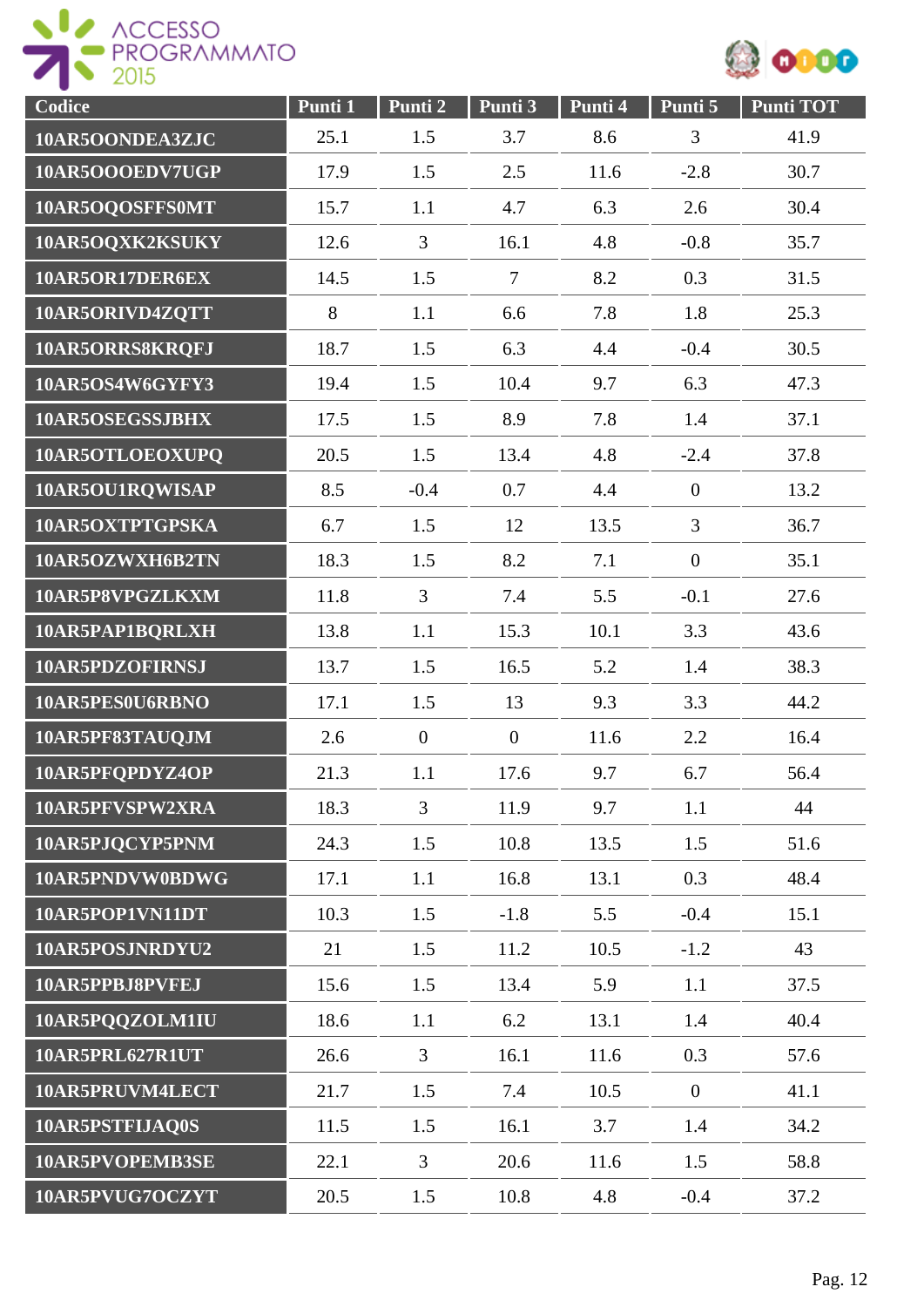



| Codice          | Punti 1 | Punti <sub>2</sub> | Punti 3        | Punti 4 | Punti 5          | <b>Punti TOT</b> |
|-----------------|---------|--------------------|----------------|---------|------------------|------------------|
| 10AR5PY0K7PXVAX | 11.1    | 1.1                | 16.8           | 3.3     | 0.7              | 33               |
| 10AR5Q4DT7ZIEN7 | 19.4    | 1.5                | 11.1           | 7.8     | 6.7              | 46.5             |
| 10AR5Q5LPF3KWJJ | 15.2    | $-0.4$             | 12.3           | 10.5    | 2.6              | 40.2             |
| 10AR5Q5MJ1JM0DK | 19.4    | 1.5                | 11.9           | 2.1     | 1.1              | 36               |
| 10AR5Q8DEUJYYJA | 16.8    | 1.5                | 11.6           | 10.1    | $\boldsymbol{0}$ | 40               |
| 10AR5QBQNU0U6FY | 20.5    | $-0.8$             | 2.8            | 4.8     | $\overline{0}$   | 27.3             |
| 10AR5QCZFOYCBQW | 23.2    | 1.5                | 15.7           | 9.7     | $-2$             | 48.1             |
| 10AR5QDBHW6VXJF | 19.8    | 1.1                | 12.6           | 6.7     | $\overline{0}$   | 40.2             |
| 10AR5QGFBUNOJIF | 10.7    | $\overline{0}$     | 11.9           | 13.5    | $-1.3$           | 34.8             |
| 10AR5QIAZ3A1CHB | 7.3     | $-0.4$             | 14.6           | 7.8     | 4.5              | 33.8             |
| 10AR5QIORKHXD5F | 25.1    | $\overline{3}$     | 11.6           | 12      | $\overline{0}$   | 51.7             |
| 10AR5QKETSJKVBD | 18.6    | 1.1                | 10.8           | 5.5     | $-0.4$           | 35.6             |
| 10AR5QKYOK2ODNJ | 23.2    | 1.5                | 6.7            | 11.2    | 1.5              | 44.1             |
| 10AR5QLP6GIDGDI | 21.3    | $\overline{3}$     | 20.6           | 12      | 10.1             | 67               |
| 10AR5QNW58ZHCMX | 16.8    | $\overline{3}$     | 5.2            | 9.7     | 1.1              | 35.8             |
| 10AR5QSFG8XQXOE | 20.5    | 1.5                | 6.7            | 9.7     | $-0.8$           | 37.6             |
| 10AR5QYSG3N0GKK | 5.3     | 1.1                | 4.3            | $-0.8$  | $-1.3$           | 8.6              |
| 10AR5R3YATQJT6Z | 18.3    | 1.5                | 13.1           | 11.2    | 4.1              | 48.2             |
| 10AR5R6P2UVXFMO | 12.2    | $-0.4$             | 7              | 2.1     | 1.5              | 22.4             |
| 10AR5R7FRAPSGSS | 12.6    | 1.5                | 5.9            | 7.4     | $-0.4$           | 27               |
| 10AR5RBT4VKMTNH | 14.1    | 1.5                | 14.6           | 6.3     | 0.3              | 36.8             |
| 10AR5RDW7KALKUI | 7.2     | $-0.8$             | $\overline{2}$ | 9.3     | 1.3              | 19               |
| 10AR5RFXFAYFKZR | 13.8    | 1.5                | 15.3           | 8.2     | 4.5              | 43.3             |
| 10AR5RHKI7VDZRD | 11.2    | $\overline{3}$     | 11.9           | 8.2     | 3.7              | 38               |
| 10AR5RNIJ8TBWY0 | 20.9    | 1.5                | 21             | 11.6    | 7.1              | 62.1             |
| 10AR5ROCMSOTI7E | 24.3    | $\overline{3}$     | 14.5           | 7.4     | 0.2              | 49.4             |
| 10AR5ROJ04ZZANZ | 16.8    | $\boldsymbol{0}$   | 4.5            | 2.2     | 0.7              | 24.2             |
| 10AR5ROQPJJDGZM | 13.3    | 1.1                | 13.4           | 8.2     | $-1.6$           | 34.4             |
| 10AR5RPXSCHXP6M | 11.9    | 1.5                | 12.7           | 4.8     | $\mathbf{0}$     | 30.9             |
| 10AR5RQANT4C8XI | 25.1    | 1.1                | 13.1           | 9.7     | 1.5              | 50.5             |
| 10AR5RVHLGDTBVI | 25.1    | $-0.4$             | 13.1           | 10.1    | $\overline{4}$   | 51.9             |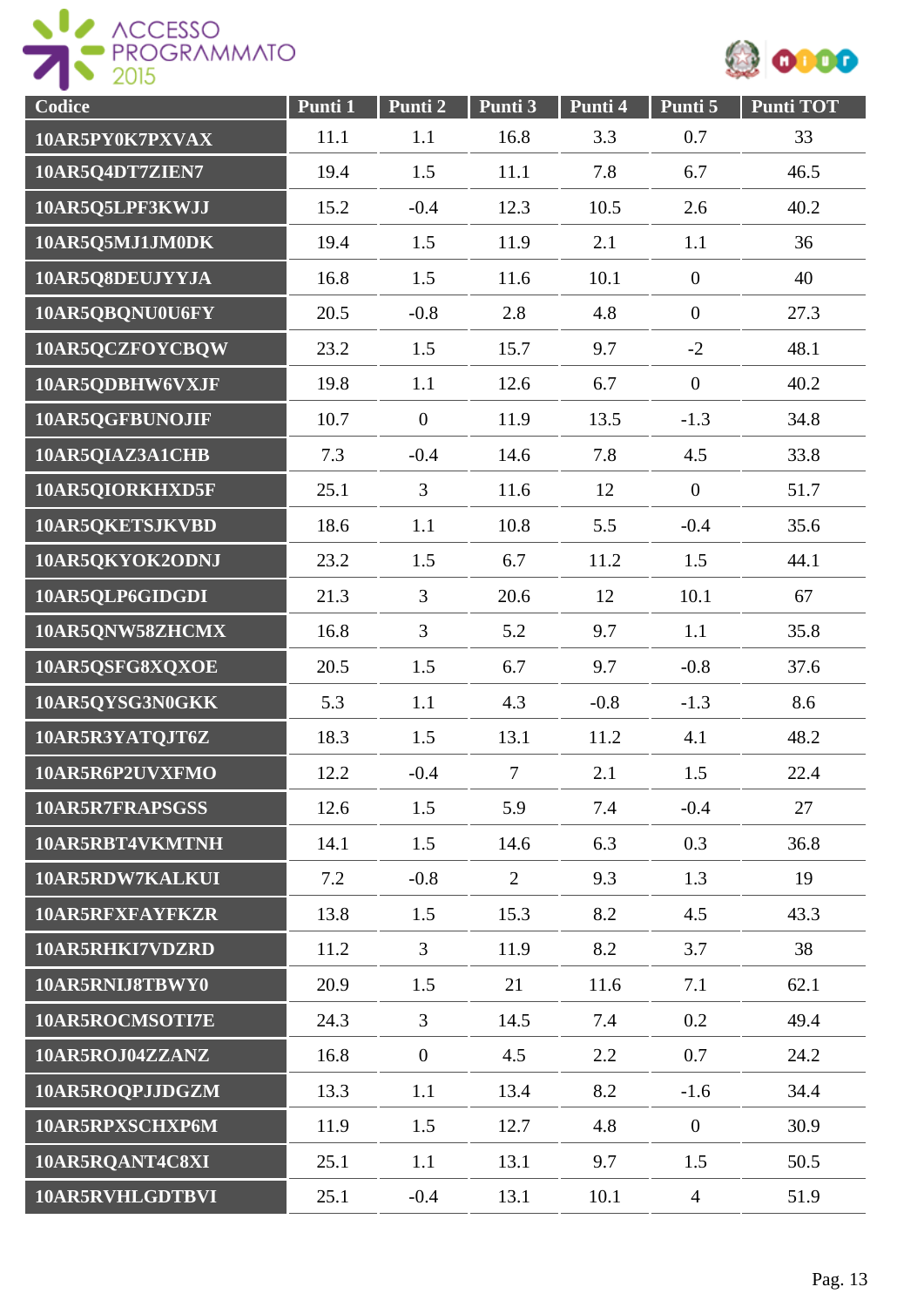



| Codice          | Punti 1 | Punti 2          | Punti 3        | Punti 4      | Punti 5          | <b>Punti TOT</b> |
|-----------------|---------|------------------|----------------|--------------|------------------|------------------|
| 10AR5RW1NZQNVHO | 17.2    | 1.5              | 9.7            | 6.7          | 2.6              | 37.7             |
| 10AR5RXCFROVYUJ | 11.9    | 1.5              | 6.3            | 6.3          | $\mathbf{0}$     | 26               |
| 10AR5S3VHAQALYO | 10.4    | 1.5              | 17.2           | 13.5         | 3                | 45.6             |
| 10AR5SDKRJICICK | 20.6    | 1.5              | 7.5            | 10.1         | 8.6              | 48.3             |
| 10AR5SDSDU5PV8V | 22.8    | 1.5              | 10.4           | 11.2         | 2.9              | 48.8             |
| 10AR5SEP3VTVDTA | 10      | 1.5              | 6              | 10.1         | $-1.6$           | 26               |
| 10AR5SGDIIGOROX | 14.1    | 1.1              | 10             | 6.3          | 0.3              | 31.8             |
| 10AR5SN7SKXL8TP | 20.6    | $\overline{3}$   | 13.5           | 7.5          | 2.2              | 46.8             |
| 10AR5SPSIXYFLUN | 19.8    | 1.5              | 15.7           | 8.6          | 2.5              | 48.1             |
| 10AR5SQQSNIGR6X | 19      | 1.5              | 7.1            | 15           | 4.8              | 47.4             |
| 10AR5SSTXXOLMET | 20.6    | $\overline{0}$   | 7.1            | 10.5         | 1.5              | 39.7             |
| 10AR5STUVV0S7SZ | 16.7    | 1.5              | $-4$           | 5.9          | 3.3              | 23.4             |
| 10AR5SWUQBGHTTC | 21.3    | 1.1              | 16.1           | 13.1         | $-0.4$           | 51.2             |
| 10AR5T0HTWUJQEN | 12.6    | $\overline{3}$   | 11.9           | 0.6          | 2.9              | 31               |
| 10AR5T0S73JTM7U | 18.3    | 1.5              | 11.2           | 4.8          | $\overline{3}$   | 38.8             |
| 10AR5T1OWZ6CRDW | 21.3    | 1.5              | 19.5           | 4.4          | 2.6              | 49.3             |
| 10AR5T2QZVYKHBX | 1.4     | $\boldsymbol{0}$ | 3.3            | 11.6         | 1.1              | 17.4             |
| 10AR5TCKCOSGFCF | 18.3    | 3                | 12.7           | 12           | 2.6              | 48.6             |
| 10AR5TENQUSLIMQ | 16      | 1.1              | 5.6            | 8.2          | $-0.8$           | 30.1             |
| 10AR5TFX3JGGYZC | 2.8     | $-0.8$           | $-0.6$         | 2.5          | $\boldsymbol{0}$ | 3.9              |
| 10AR5TGK08MEQ8M | 22.4    | 1.1              | 6.6            | 11.2         | $-3.6$           | 37.7             |
| 10AR5TI7ZO6POSU | 13.7    | 3                | 8.1            | 3.3          | $-1.2$           | 26.9             |
| 10AR5TJ3OXBEKFQ | 17.5    | $\overline{3}$   | 12.7           | 9.7          | 1.8              | 44.7             |
| 10AR5TKMOOSTKSB | 4.1     | $\mathbf{0}$     | $\overline{3}$ | 9            | $\overline{0}$   | 16.1             |
| 10AR5TLSDGTTO6R | 26.6    | 1.1              | 10             | 9.3          | 2.2              | 49.2             |
| 10AR5TQSP4D77NZ | 19      | $\overline{0}$   | 9.7            | 5.5          | $-0.8$           | 33.4             |
| 10AR5TRVJXPRLX1 | $-0.8$  | $\overline{0}$   | $-0.4$         | 4.8          | $\overline{0}$   | 3.6              |
| 10AR5TS7RFUVQ81 | 18.3    | $-0.4$           | 7.1            | 6.3          | $\overline{0}$   | 31.3             |
| 10AR5TT5L1G0BZG | 20.5    | $\overline{3}$   | 2.9            | 9.7          | 1.5              | 37.6             |
| 10AR5TTCI5Q6MPB | 6.2     | $\overline{3}$   | 7.3            | 11.6         | $-0.4$           | 27.7             |
| 10AR5TVZGLBJL8R | 19      | $\overline{3}$   | 11.9           | $\mathbf{1}$ | $-0.8$           | 34.1             |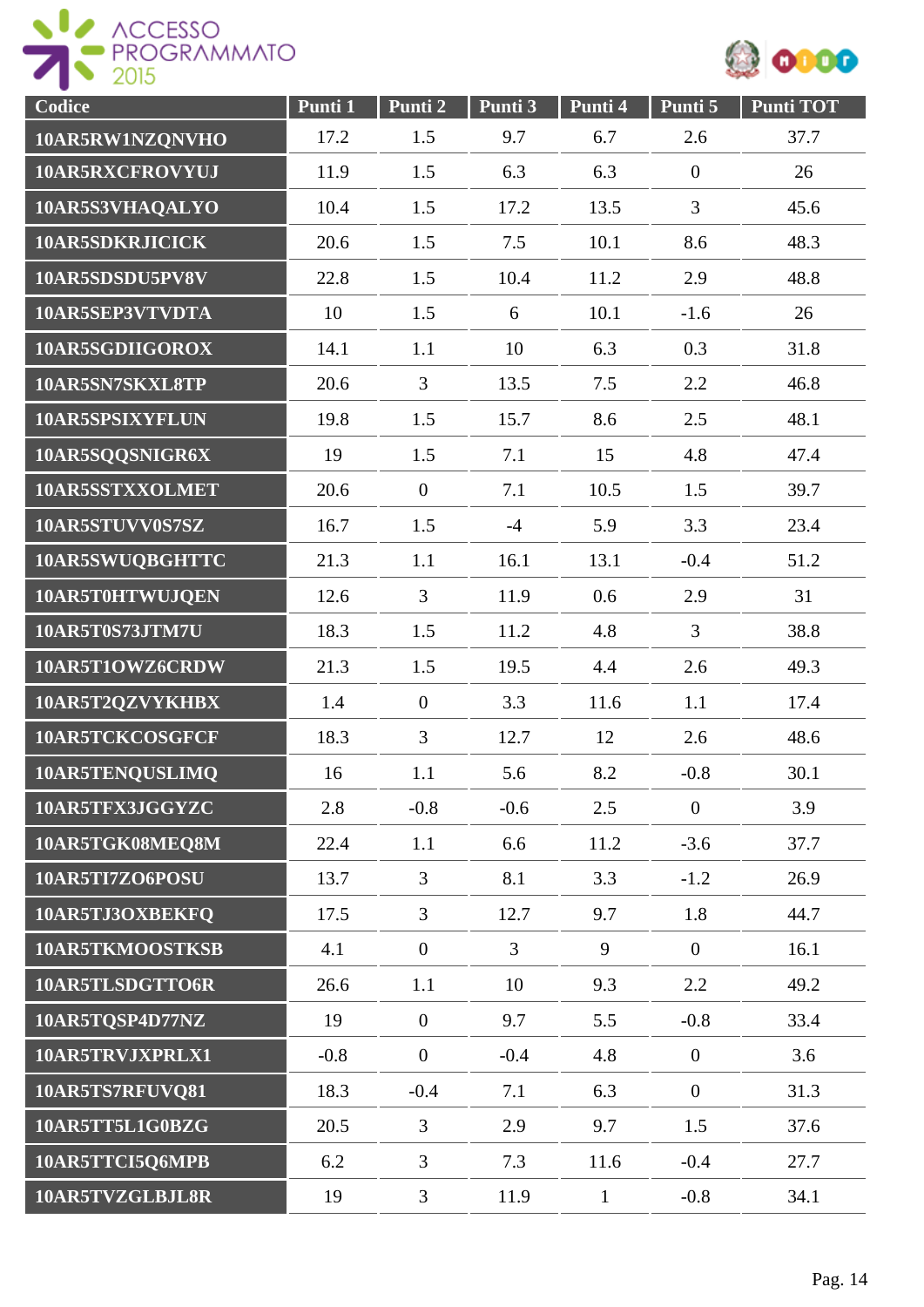



| Codice          | Punti 1      | Punti 2          | Punti 3 | Punti 4 | Punti 5          | <b>Punti TOT</b> |
|-----------------|--------------|------------------|---------|---------|------------------|------------------|
| 10AR5TWG2B1LG6G | 20.5         | 1.1              | 13.8    | 11.2    | 1.7              | 48.3             |
| 10AR5TWLXXCCWAH | 21.7         | $\mathbf{0}$     | 1.5     | 7.8     | $\overline{0}$   | 31               |
| 10AR5TXAIP1SAD6 | 19.4         | 1.1              | 7.3     | 2.1     | 2.9              | 32.8             |
| 10AR5TYJPQRTSDS | 20.9         | 1.5              | 12      | 13.1    | 2.6              | 50.1             |
| 10AR5TYVI1SHTQ8 | 9.1          | 1.1              | 5       | 1.7     | 4.7              | 21.6             |
| 10AR5U13OVJIXMJ | 22.4         | $\overline{3}$   | 10.4    | 7.8     | 0.3              | 43.9             |
| 10AR5U8I6K06OJM | 18.6         | 3                | 13      | 5.5     | 1.7              | 41.8             |
| 10AR5UDRTZGGJEQ | 14.9         | 1.5              | 6.7     | 5.2     | 1.8              | 30.1             |
| 10AR5UE8XKOQHYP | 16.7         | 1.1              | 1.7     | 4.8     | $-0.8$           | 23.5             |
| 10AR5UFH2H7KQKB | $\mathbf{1}$ | 1.5              | 8.8     | 7.5     | $\overline{0}$   | 18.8             |
| 10AR5URGNVTZ4WE | 15.7         | 1.5              | 6.3     | 6       | $-0.4$           | 29.1             |
| 10AR5URP0T3HHVG | 16.4         | 1.1              | 10.8    | 6.3     | 1.8              | 36.4             |
| 10AR5USGKPIVULF | 22.8         | $\overline{3}$   | 13.4    | 7.8     | 2.9              | 49.9             |
| 10AR5UT0VZTACBA | 1.4          | 1.5              | 13.1    | 6.3     | 4.5              | 26.8             |
| 10AR5UUDJVUUSZI | 17.1         | 1.5              | 5.9     | 11.6    | $-0.4$           | 35.7             |
| 10AR5UWKCAE6ZM1 | 19           | 1.1              | 16.8    | 5.5     | $-1.2$           | 41.2             |
| 10AR5UWKZTNEWN7 | 18.7         | 1.5              | 7.4     | 9       | $\boldsymbol{0}$ | 36.6             |
| 10AR5UXBBSPQFJ5 | 11.8         | 3                | 14.9    | 3.6     | $-0.4$           | 32.9             |
| 10AR5UY8HOIBO3P | 19.8         | $\boldsymbol{0}$ | 10.1    | 6.3     | $-0.8$           | 35.4             |
| 10AR5UYQXEAFJZ6 | 21.7         | $\overline{0}$   | 15      | 9.7     | $-0.8$           | 45.6             |
| 10AR5V0LWMKNT5O | 24.7         | 1.1              | 11.9    | 8.6     | $-1.2$           | 45.1             |
| 10AR5V0ZZ3E60XZ | 14.8         | 1.1              | 11.1    | 9.3     | $-2.8$           | 33.5             |
| 10AR5V2RDCD4XTP | 21           | 1.5              | 17.6    | 8.6     | $-0.4$           | 48.3             |
| 10AR5V82OZE6EHP | 13.3         | 1.1              | 10.8    | 8.2     | $-2$             | 31.4             |
| 10AR5V8OVHBCDSG | 20.9         | 1.1              | 14.9    | 12      | 2.2              | 51.1             |
| 10AR5VCJXMZWTVV | 15.7         | 1.5              | 10.1    | 4.8     | 1.1              | 33.2             |
| 10AR5VFYS15BFW6 | 14.1         | $-0.4$           | 6.2     | 2.9     | 1.5              | 24.3             |
| 10AR5VKQAU2EZAB | 25.1         | 1.5              | 11.2    | 9.7     | 7.5              | 55               |
| 10AR5VLLQBPSLLD | 17.1         | 1.1              | 9.6     | 2.9     | $\mathbf{1}$     | 31.7             |
| 10AR5VLNBUKNRQG | 28.1         | 1.5              | 11.6    | 11.6    | 12               | 64.8             |
| 10AR5VLTSOTNV4U | 13.8         | 1.5              | 18.3    | 6.7     | 1.1              | 41.4             |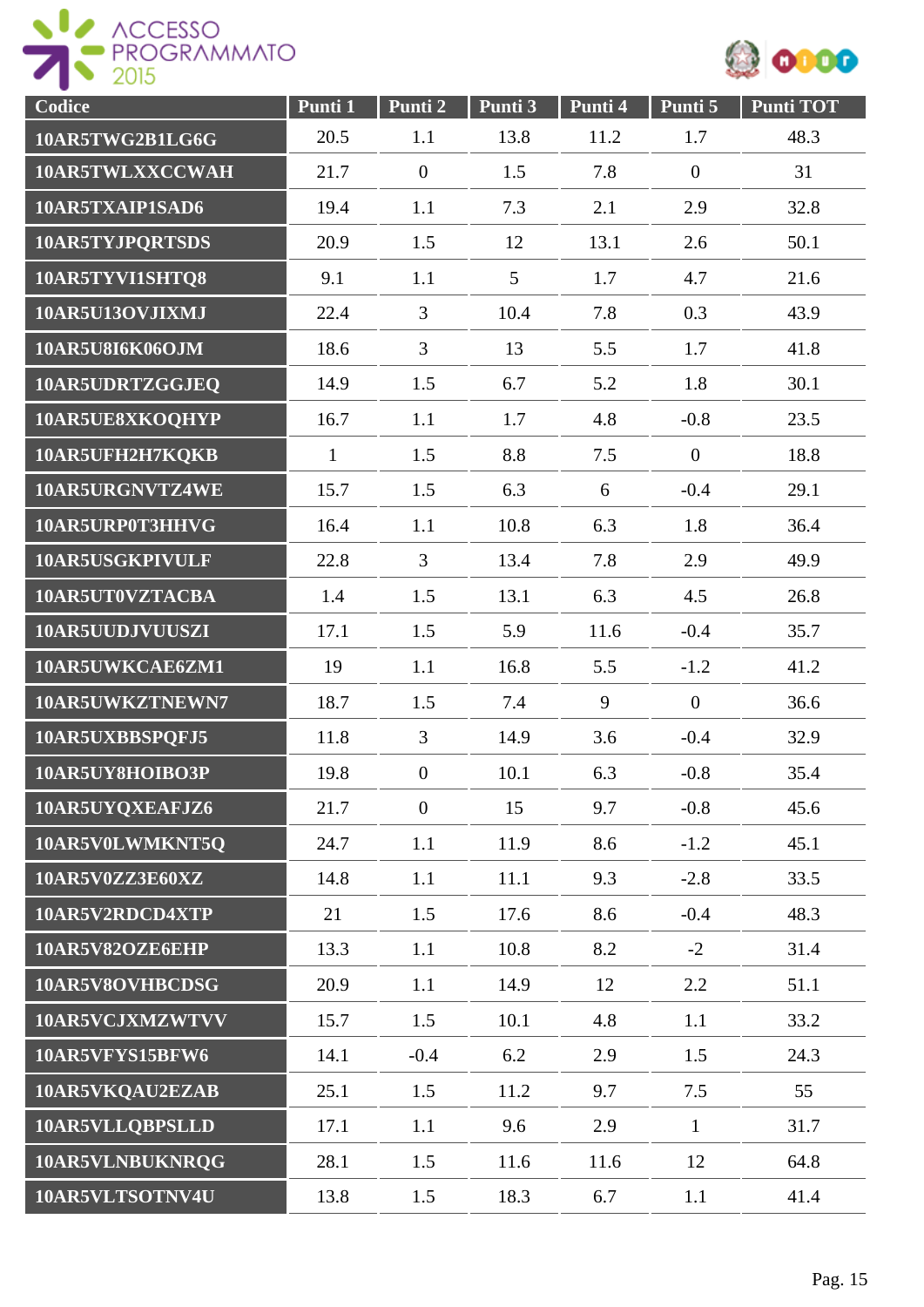



| Codice                 | Punti 1        | Punti 2        | Punti 3        | Punti 4 | Punti 5          | <b>Punti TOT</b> |
|------------------------|----------------|----------------|----------------|---------|------------------|------------------|
| 10AR5VM3UTLXBZA        | 17.9           | $-0.4$         | 4.8            | 3.7     | $-0.4$           | 25.6             |
| 10AR5VMZQHLH2R3        | 10.1           | $\mathbf{0}$   | 4.5            | 5.6     | $\mathbf{0}$     | 20.2             |
| 10AR5VP5IF4F4S3        | $\overline{7}$ | $\overline{3}$ | $\overline{2}$ | 9.7     | $\overline{0}$   | 21.7             |
| 10AR5VU1SFX4ET4        | 16.8           | $\overline{0}$ | 11.6           | 6.7     | $\boldsymbol{0}$ | 35.1             |
| 10AR5VVMCKXIRJM        | 28.1           | 1.1            | 22.1           | 13.1    | 11.6             | 76               |
| 10AR5VWIFWOYZQS        | 8.9            | $\overline{0}$ | 15.7           | 2.6     | 7.5              | 34.7             |
| 10AR5VX2QBOLMGB        | 16             | 1.5            | 8.1            | 10.5    | 0.3              | 36.4             |
| 10AR5W1QA0B8CIT        | 11.2           | $\mathbf{0}$   | 4.1            | 11.2    | 3.3              | 29.8             |
| 10AR5W2QNCJM3V5        | 3.9            | $-0.4$         | $-3.7$         | 7.8     | 2.9              | 10.5             |
| 10AR5W53CURPQKX        | 9.7            | $-0.8$         | 13.8           | 8.6     | 2.6              | 33.9             |
| 10AR5W6ULQ4E2ZW        | 17.5           | 1.1            | 7.8            | 4.4     | $-0.4$           | 30.4             |
| 10AR5WAAKLIFPLU        | 17.1           | $-0.4$         | 6.6            | 9.7     | 3.3              | 36.3             |
| 10AR5WASCTHBTTE        | 14.2           | $\mathbf{0}$   | 6              | 11.6    | 15               | 46.8             |
| 10AR5WAZLNOL50W        | 20.9           | $\overline{3}$ | 14.9           | 10.1    | $-0.5$           | 48.4             |
| 10AR5WEPLMVSOQZ        | 19.4           | 1.1            | 5.2            | 11.6    | $-0.4$           | 36.9             |
| 10AR5WGLHWNDROO        | 23.2           | 1.5            | 18             | 11.6    | 4.1              | 58.4             |
| 10AR5WGMDFJJLTA        | 14.5           | 1.5            | 2.9            | 7.1     | $-0.4$           | 25.6             |
| <b>10AR5WITGR66I73</b> | 16.4           | 1.5            | 13.8           | 6.3     | 6                | 44               |
| 10AR5WLOWIGXEOZ        | 26.2           | 1.1            | 15.7           | 11.2    | 7.4              | 61.6             |
| 10AR5WLVDIVRIDD        | 14.5           | 1.5            | 12.6           | 9.3     | 1.4              | 39.3             |
| 10AR5WMB21IUMLH        | 12.6           | $\overline{3}$ | 15.3           | 3.3     | 2.2              | 36.4             |
| 10AR5WNMKFJOXOG        | 13.3           | 1.1            | 18.7           | 3.6     | $-0.9$           | 35.8             |
| 10AR5WNPU7EIEQ8        | 15.6           | 1.5            | 9.3            | 10.5    | 1.1              | 38               |
| 10AR5WOYT47GFT3        | 19.4           | 1.5            | 8.9            | 8.6     | 4.1              | 42.5             |
| 10AR5WPBNN0LI6I        | 17.5           | $\overline{3}$ | 10.4           | 6.3     | 3.3              | 40.5             |
| 10AR5WRECA1QKDL        | 20.9           | 1.5            | 8.2            | 13.5    | 5.6              | 49.7             |
| 10AR5WRI7RNISKN        | 19             | 1.5            | 2.8            | 9.7     | 0.6              | 33.6             |
| 10AR5WRQU2OWGPP        | 25.1           | 1.5            | 11.9           | 8.2     | 0.7              | 47.4             |
| 10AR5WSTBUHYB6Z        | 16.7           | 1.5            | 8.9            | 4.4     | $-0.8$           | 30.7             |
| 10AR5WTOQ3LV6RV        | 14.8           | 1.1            | 10.7           | 11.2    | 4.1              | 41.9             |
| 10AR5WU8HHMOJSL        | 24.7           | 1.1            | 11.5           | 15      | 7.1              | 59.4             |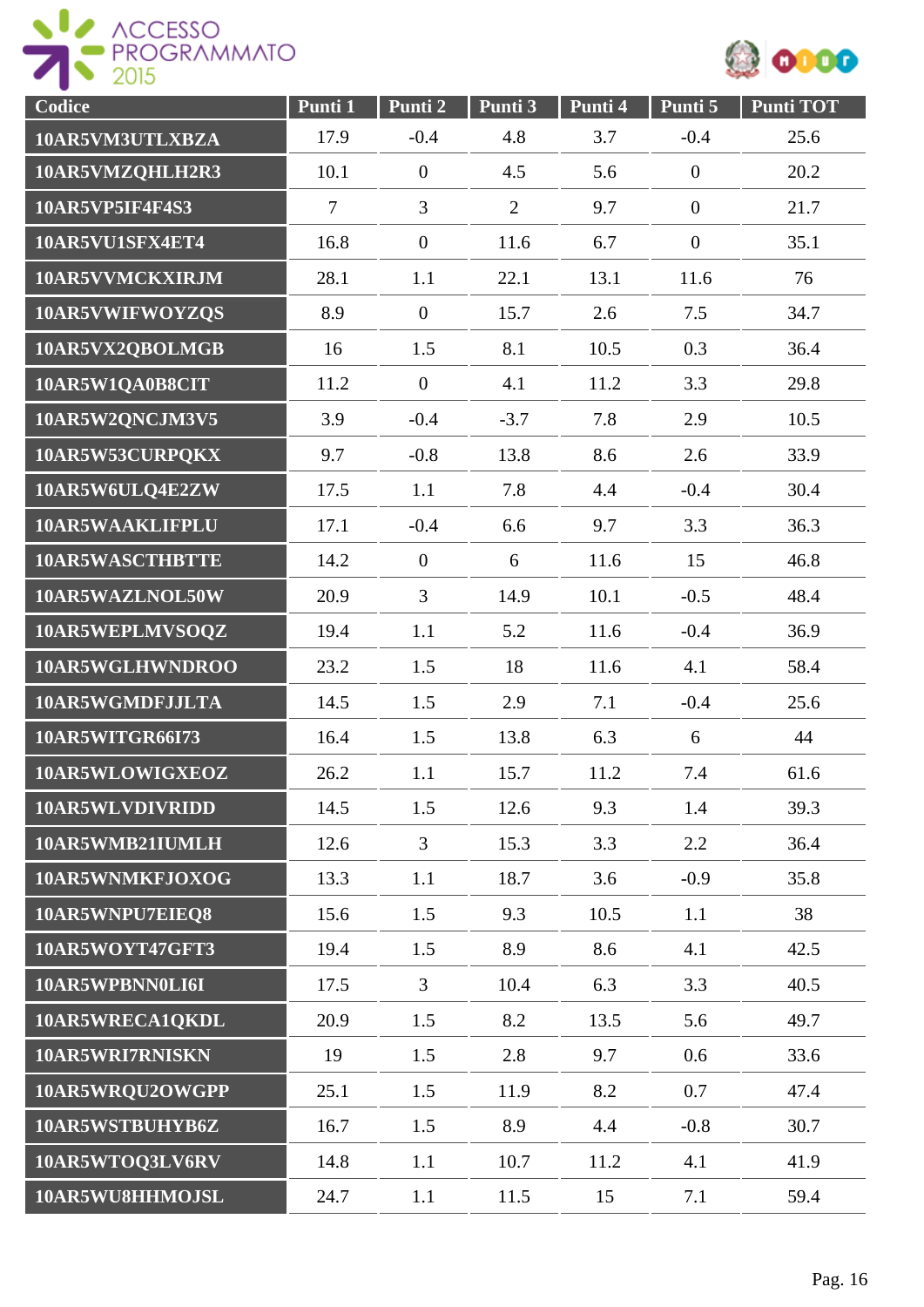



| Codice          | Punti 1 | Punti 2          | Punti 3 | Punti 4        | Punti 5          | <b>Punti TOT</b> |
|-----------------|---------|------------------|---------|----------------|------------------|------------------|
| 10AR5WUZRSAHGUY | 6.7     | $\boldsymbol{0}$ | 0.7     | 9.3            | $\boldsymbol{0}$ | 16.7             |
| 10AR5WXMV8TS5HD | 14.5    | 1.5              | 10      | 5.9            | 0.3              | 32.2             |
| 10AR5WY4SXMDPNB | 20.9    | 1.1              | 13.4    | 5.9            | $\mathbf{0}$     | 41.3             |
| 10AR5WZ3CI3LYOU | 20.9    | 1.5              | 15.3    | 13.5           | 3.3              | 54.5             |
| 10AR5XAWPXLHIFB | 14.1    | 1.5              | 15.3    | 4.8            | 3.2              | 38.9             |
| 10AR5XBLYF0KO0X | 22.4    | $\overline{3}$   | 10.4    | 7.4            | 1.4              | 44.6             |
| 10AR5XBVTUOOWSS | 18.3    | 1.5              | 10      | 12             | 0.7              | 42.5             |
| 10AR5XENIB4CZSJ | 24.7    | 1.5              | 17.6    | 13.1           | 6.3              | 63.2             |
| 10AR5XFDIOJRUAU | 23.2    | 1.5              | 17.2    | 8.6            | 1.1              | 51.6             |
| 10AR5XKHSBDWMRX | 15.6    | $-0.4$           | 5.9     | 6.3            | $\mathbf{0}$     | 27.4             |
| 10AR5XKPLTCQQ7H | 22.8    | $-0.4$           | 6.2     | 4.4            | $-1.3$           | 31.7             |
| 10AR5XM8T6JMSQI | 15.2    | $\boldsymbol{0}$ | 8.5     | 9.3            | 2.9              | 35.9             |
| 10AR5XNUWRWHDCC | 20.9    | 1.1              | 9.6     | 9.3            | 0.6              | 41.5             |
| 10AR5XOA6KD1UCN | 21.7    | 1.5              | 9.3     | 8.6            | 7.5              | 48.6             |
| 10AR5XOC0YZA3YM | 2.9     | 1.1              | 13.8    | 8.6            | $\overline{3}$   | 29.4             |
| 10AR5XOFJBHOUDX | 14.8    | 1.1              | 6.3     | $\overline{4}$ | $-0.8$           | 25.4             |
| 10AR5XP8NHPDHWP | 13.8    | 3                | 14.2    | 8.6            | $\overline{0}$   | 39.6             |
| 10AR5XPNQYKNOWY | 18.3    | $\overline{3}$   | 2.5     | 8.2            | $-0.8$           | 31.2             |
| 10AR5XQHQVJUNVO | 11.2    | $\boldsymbol{0}$ | 15.7    | 4.1            | $\overline{0}$   | 31               |
| 10AR5XRUPDGWYYD | 14.5    | 1.5              | 3.7     | 2.6            | $\mathbf{0}$     | 22.3             |
| 10AR5XSA326SLR5 | 23.2    | 1.5              | 14.6    | 9.7            | 7.8              | 56.8             |
| 10AR5XTUCKUYK3W | 17.5    | $\overline{3}$   | 9.6     | 7.8            | 2.9              | 40.8             |
| 10AR5XWNY6UTEFG | 22.8    | $\overline{3}$   | 18.7    | 15             | 1.8              | 61.3             |
| 10AR5Y3CIJOOULD | 10.3    | 1.5              | 13.1    | 6.7            | $-2.4$           | 29.2             |
| 10AR5Y4POHMBL7W | 17.5    | 1.1              | 2.1     | $\overline{4}$ | $-1.6$           | 23.1             |
| 10AR5Y8TMV70KKN | 12.6    | 1.5              | 5.1     | 8.2            | 1.4              | 28.8             |
| 10AR5YBUWHZOWWK | 24.3    | 1.1              | 9.3     | 7.8            | 2.6              | 45.1             |
| 10AR5YF0NWYYJRD | 25.1    | 1.1              | 22.1    | 5.5            | $-0.8$           | 53               |
| 10AR5YFGYN1JHJO | 25.1    | $\overline{3}$   | 17.6    | 9              | 1.5              | 56.2             |
| 10AR5YIIGUY8TZ6 | 23.2    | $-0.4$           | 17.2    | 6.3            | 3.7              | 50               |
| 10AR5YJQL12CLMI | 22.8    | 1.5              | 19.5    | 9.7            | 6                | 59.5             |